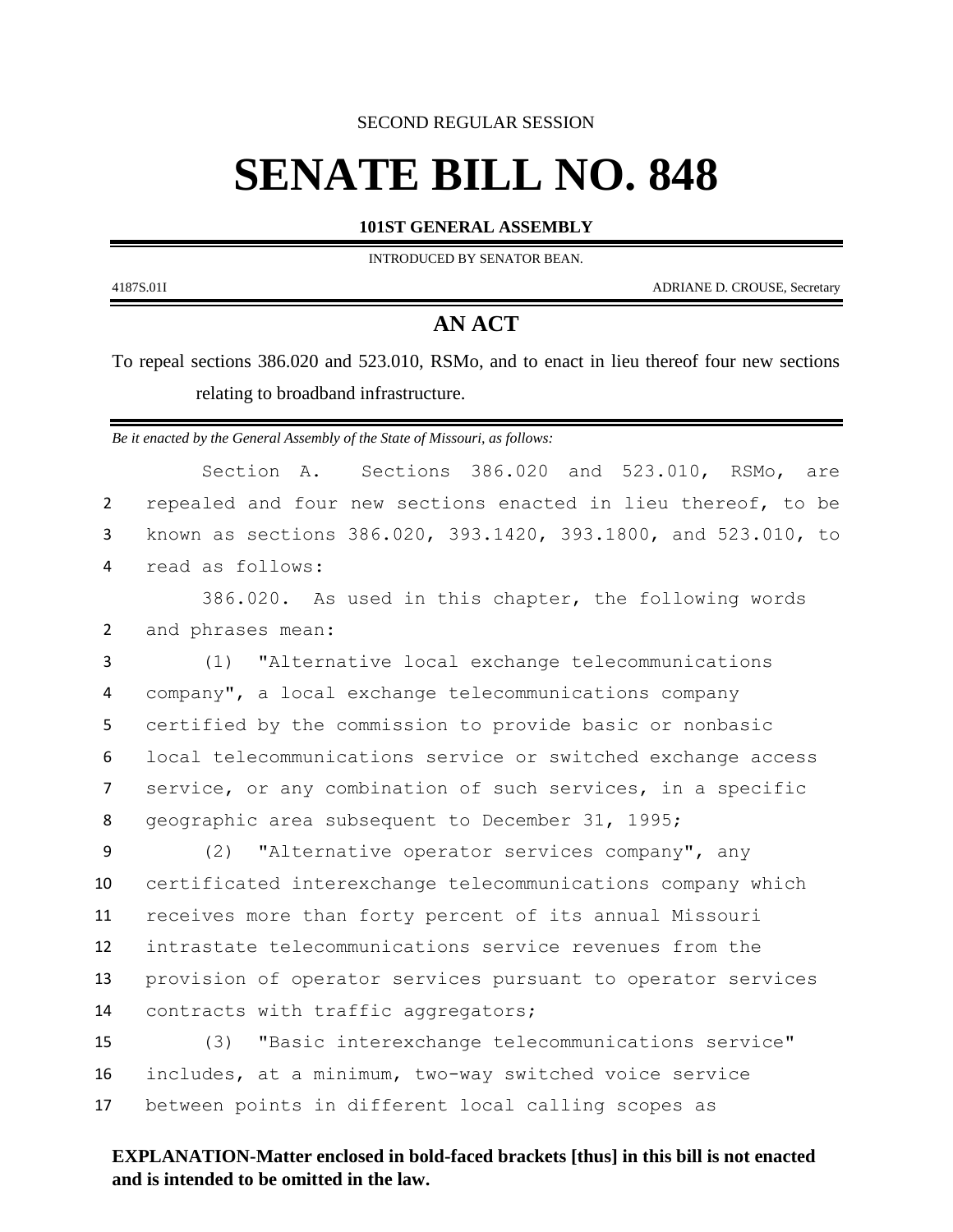determined by the commission and shall include other services as determined by the commission by rule upon 20 periodic review and update;

 (4) "Basic local telecommunications service", two-way switched voice service within a local calling scope as determined by the commission comprised of any of the following services and their recurring and nonrecurring charges:

 (a) Multiparty, single line, including installation, touchtone dialing, and any applicable mileage or zone charges;

 (b) Assistance programs for installation of, or access to, basic local telecommunications services for qualifying economically disadvantaged or disabled customers or both, including, but not limited to, lifeline services and link-up Missouri services for low-income customers or dual-party 34 relay service for the hearing impaired and speech impaired;

 (c) Access to local emergency services including, but not limited to, 911 service established by local authorities;

(d) Access to basic local operator services;

(e) Access to basic local directory assistance;

(f) Standard intercept service;

 (g) Equal access to interexchange carriers consistent with rules and regulations of the Federal Communications Commission;

(h) One standard white pages directory listing.

 Basic local telecommunications service does not include optional toll-free calling outside a local calling scope but within a community of interest, available for an additional monthly fee or the offering or provision of basic local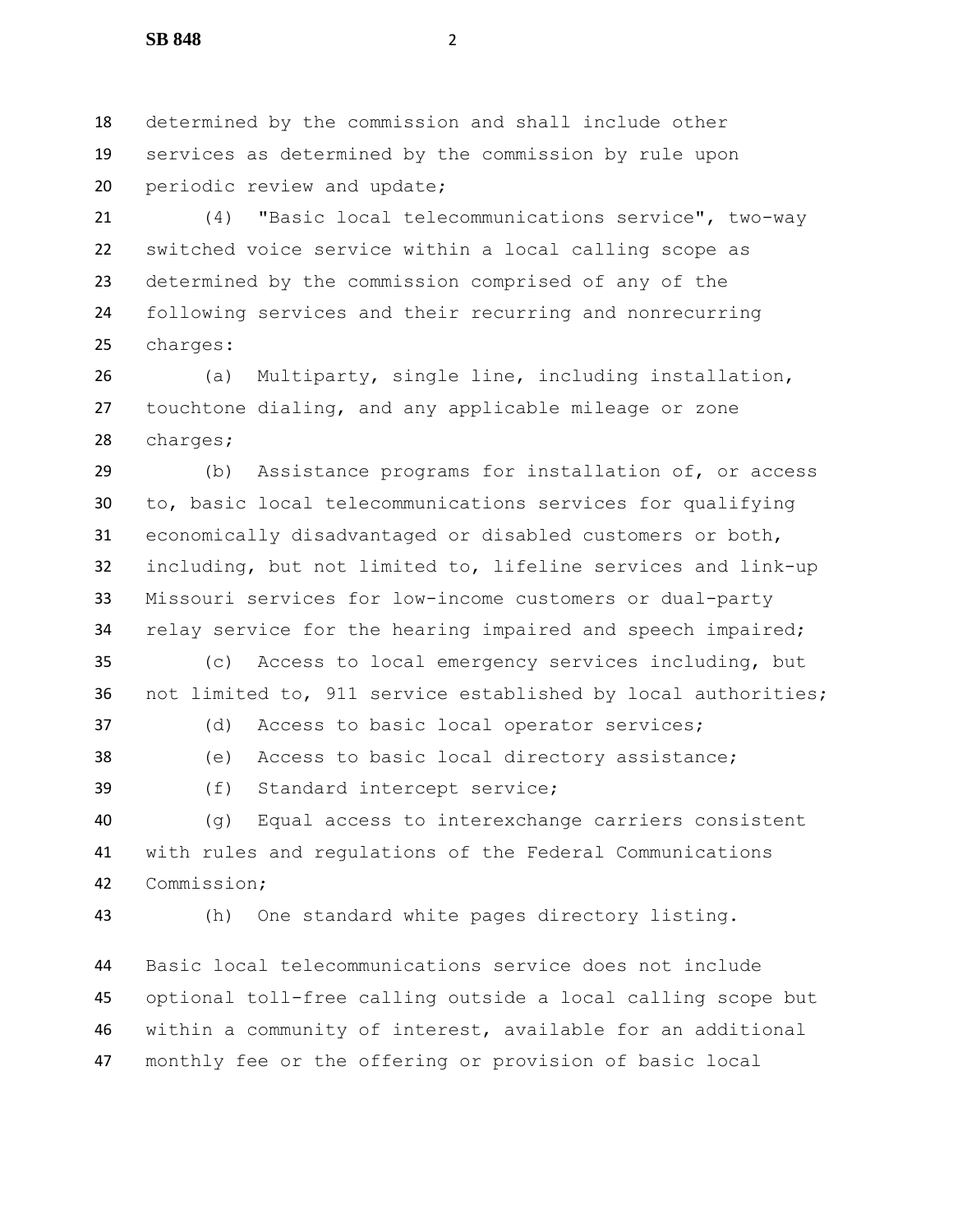telecommunications service at private shared-tenant service locations;

 (5) "Cable television service", the one-way transmission to subscribers of video programming or other programming service and the subscriber interaction, if any, which is required for the selection of such video programming or other programming service;

 (6) "Carrier of last resort", any telecommunications company which is obligated to offer basic local telecommunications service to all customers who request service in a geographic area defined by the commission and cannot abandon this obligation without approval from the commission;

 (7) "Commission", the "Public Service Commission" hereby created;

 (8) "Commissioner", one of the members of the commission;

 (9) "Competitive telecommunications company", a telecommunications company which has been classified as such by the commission pursuant to section 392.245 or 392.361;

 (10) "Competitive telecommunications service", a telecommunications service which has been classified as such by the commission pursuant to section 392.245 or to section 392.361, or which has become a competitive telecommunications service pursuant to section 392.370;

 (11) "Corporation" includes a corporation, company, association and joint stock association or company;

 (12) "Customer-owned pay telephone", a privately owned telecommunications device that is not owned, leased or otherwise controlled by a local exchange telecommunications company and which provides telecommunications services for a use fee to the general public;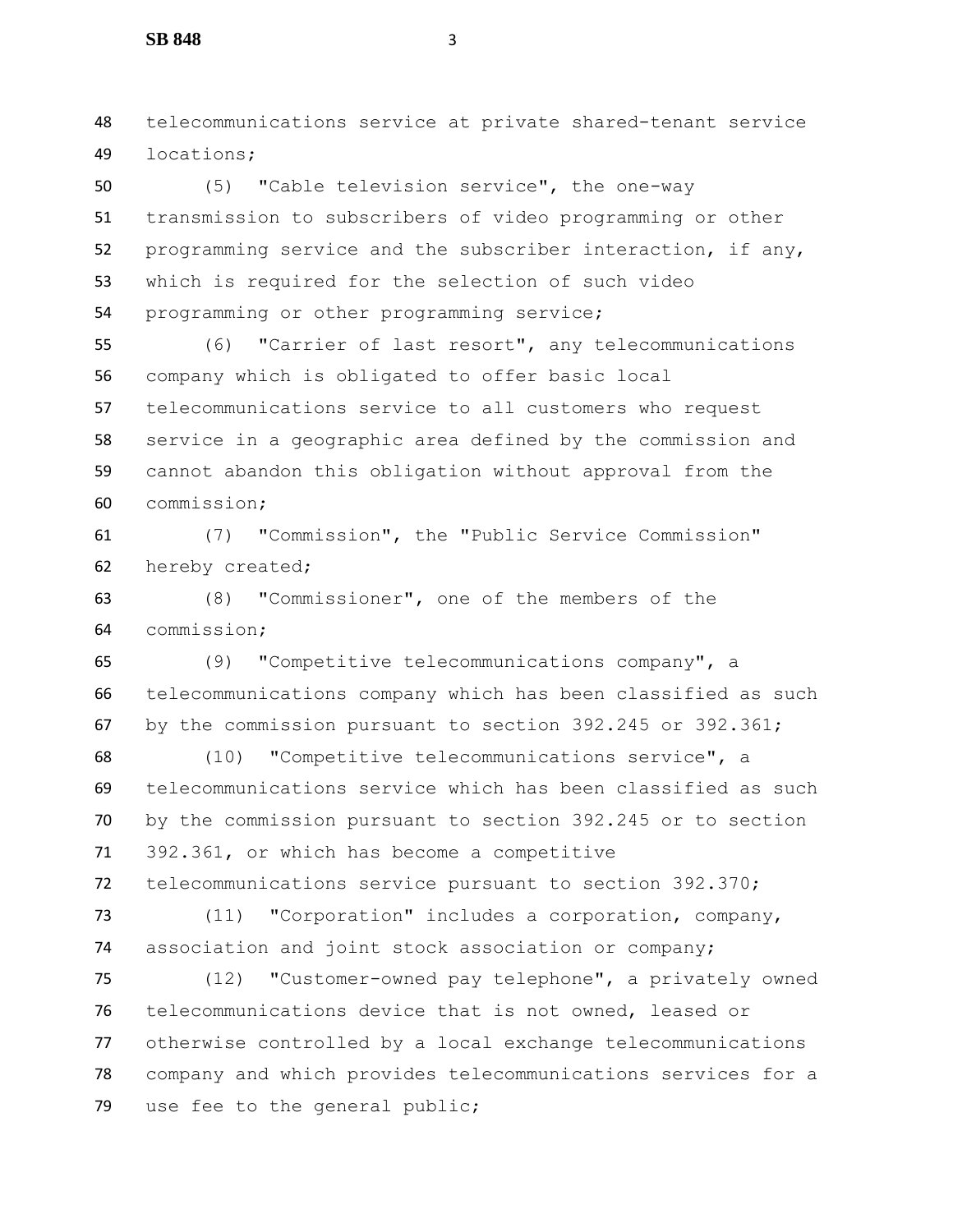(13) "Effective competition" shall be determined by the commission based on:

 (a) The extent to which services are available from 83 alternative providers in the relevant market;

 (b) The extent to which the services of alternative providers are functionally equivalent or substitutable at comparable rates, terms and conditions;

 (c) The extent to which the purposes and policies of chapter 392, including the reasonableness of rates, as set out in section 392.185, are being advanced;

 (d) Existing economic or regulatory barriers to entry; and

 (e) Any other factors deemed relevant by the commission and necessary to implement the purposes and policies of chapter 392;

 (14) "Electric plant" includes all real estate, fixtures and personal property operated, controlled, owned, used or to be used for or in connection with or to facilitate the generation, transmission, distribution, sale or furnishing of electricity for light, heat or power; and any conduits, ducts or other devices, materials, apparatus or property for containing, holding or carrying conductors used or to be used for the transmission of electricity for light, heat or power**; and broadband infrastructure operated, controlled, owned, used, or to be used for, in connection with, or to facilitate the generation, transmission, or distribution of electricity or broadband infrastructure services. For purposes of this subdivision, "broadband infrastructure" and "broadband infrastructure services" mean the same as in subsection 2 of section 393.1420**;

 (15) "Electrical corporation" includes every corporation, company, association, joint stock company or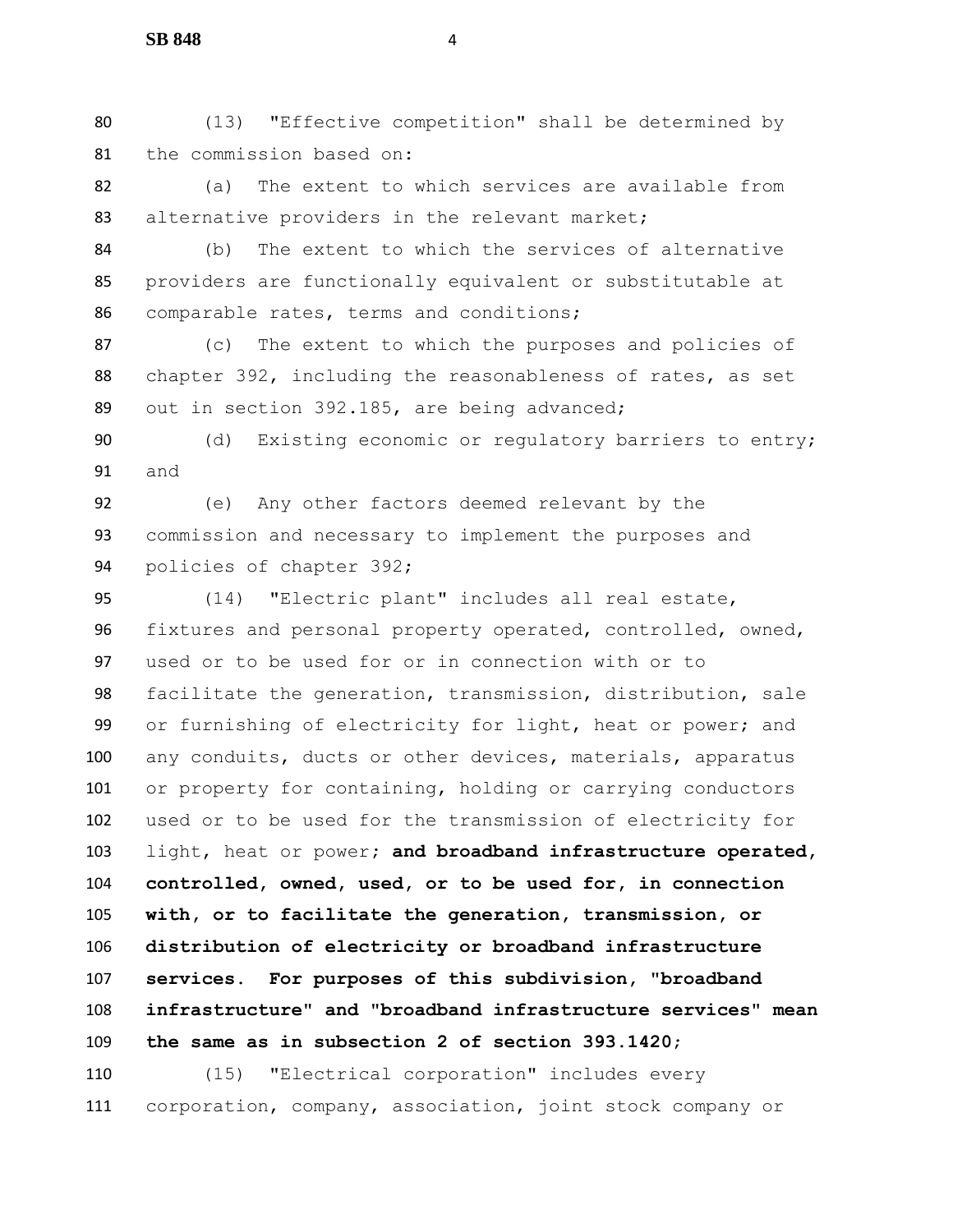association, partnership and person, their lessees, trustees 113 or receivers appointed by any court whatsoever, other than a railroad, light rail or street railroad corporation generating electricity solely for railroad, light rail or street railroad purposes or for the use of its tenants and not for sale to others, owning, operating, controlling or managing any electric plant except where electricity is generated or distributed by the producer solely on or through private property for railroad, light rail or street railroad purposes or for its own use or the use of its tenants and not for sale to others. The term "electrical corporation" shall not include:

 (a) Municipally owned electric utilities operating under chapter 91;

 (b) Rural electric cooperatives operating under chapter 394;

 (c) Persons or corporations not otherwise engaged in the production or sale of electricity at wholesale or retail that sell, lease, own, control, operate, or manage one or 131 more electric vehicle charging stations;

 **(d) Persons or corporations that are not engaged in the generation, transmission, or distribution of electricity at wholesale or retail but that operate or control some portion of an electrical corporation's broadband infrastructure in connection with broadband infrastructure services provided by the electrical corporation, as "broadband infrastructure" and "broadband infrastructure services" are defined in subsection 2 of section 393.1420;**

 (16) "Exchange", a geographical area for the administration of telecommunications services, established and described by the tariff of a telecommunications company providing basic local telecommunications service;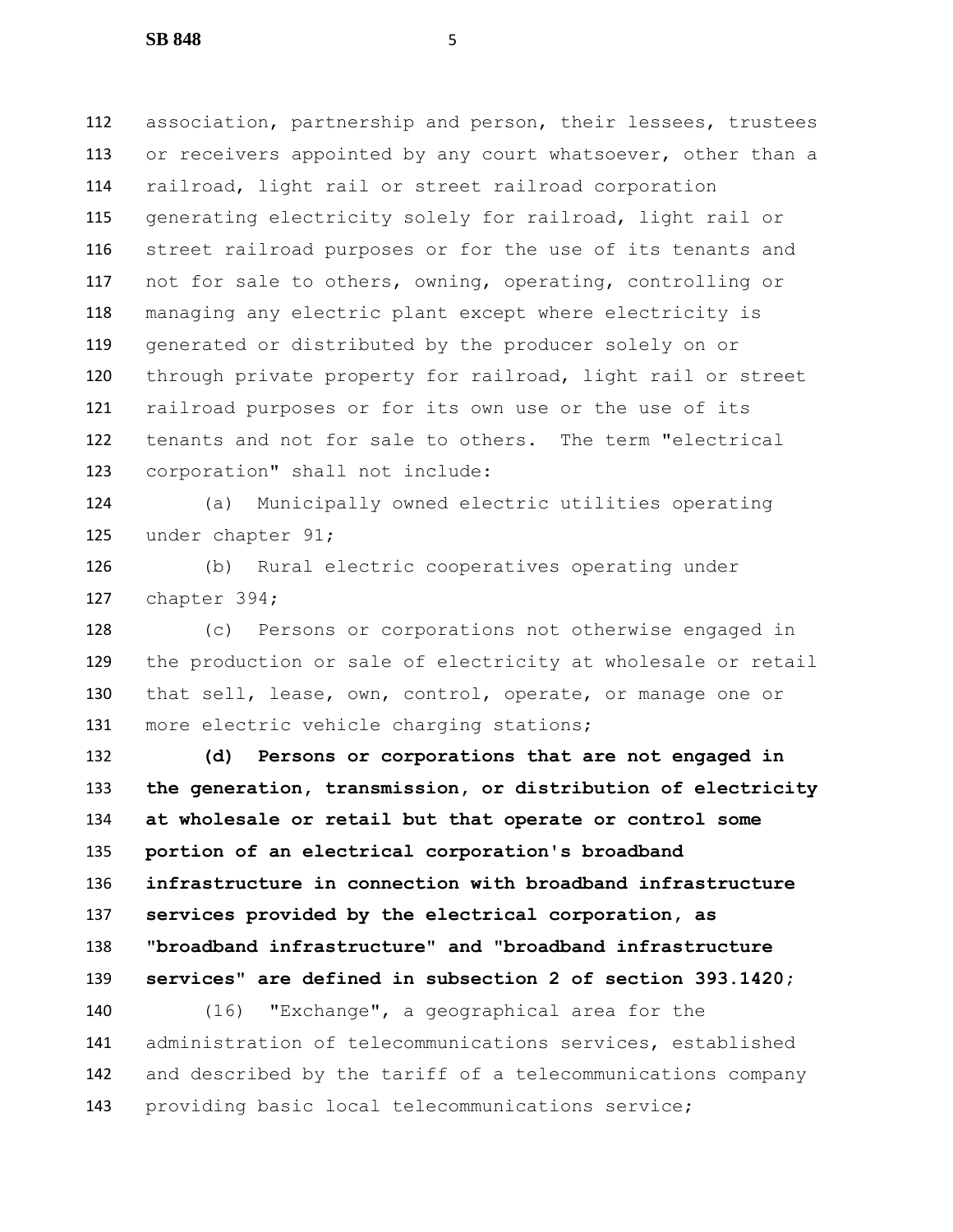(17) "Exchange access service", a service provided by a local exchange telecommunications company which enables a telecommunications company or other customer to enter and exit the local exchange telecommunications network in order to originate or terminate interexchange telecommunications service;

 (18) "Gas corporation" includes every corporation, company, association, joint stock company or association, partnership and person, their lessees, trustees or receivers appointed by any court whatsoever, owning, operating, controlling or managing any gas plant operating for public use under privilege, license or franchise now or hereafter granted by the state or any political subdivision, county or 157 municipality thereof;

 (19) "Gas plant" includes all real estate, fixtures and personal property owned, operated, controlled, used or to be used for or in connection with or to facilitate the manufacture, distribution, sale or furnishing of gas, 162 natural or manufactured, for light, heat or power;

 (20) "Heating company" includes every corporation, company, association, joint stock company or association, partnership and person, their lessees, trustees or receivers, appointed by any court whatsoever, owning, operating, managing or controlling any plant or property for manufacturing and distributing and selling, for distribution, or distributing hot or cold water, steam or currents of hot or cold air for motive power, heating, cooking, or for any public use or service, in any city, town or village in this state; provided, that no agency or 173 authority created by or operated pursuant to an interstate compact established pursuant to section 70.370 shall be a heating company or subject to regulation by the commission;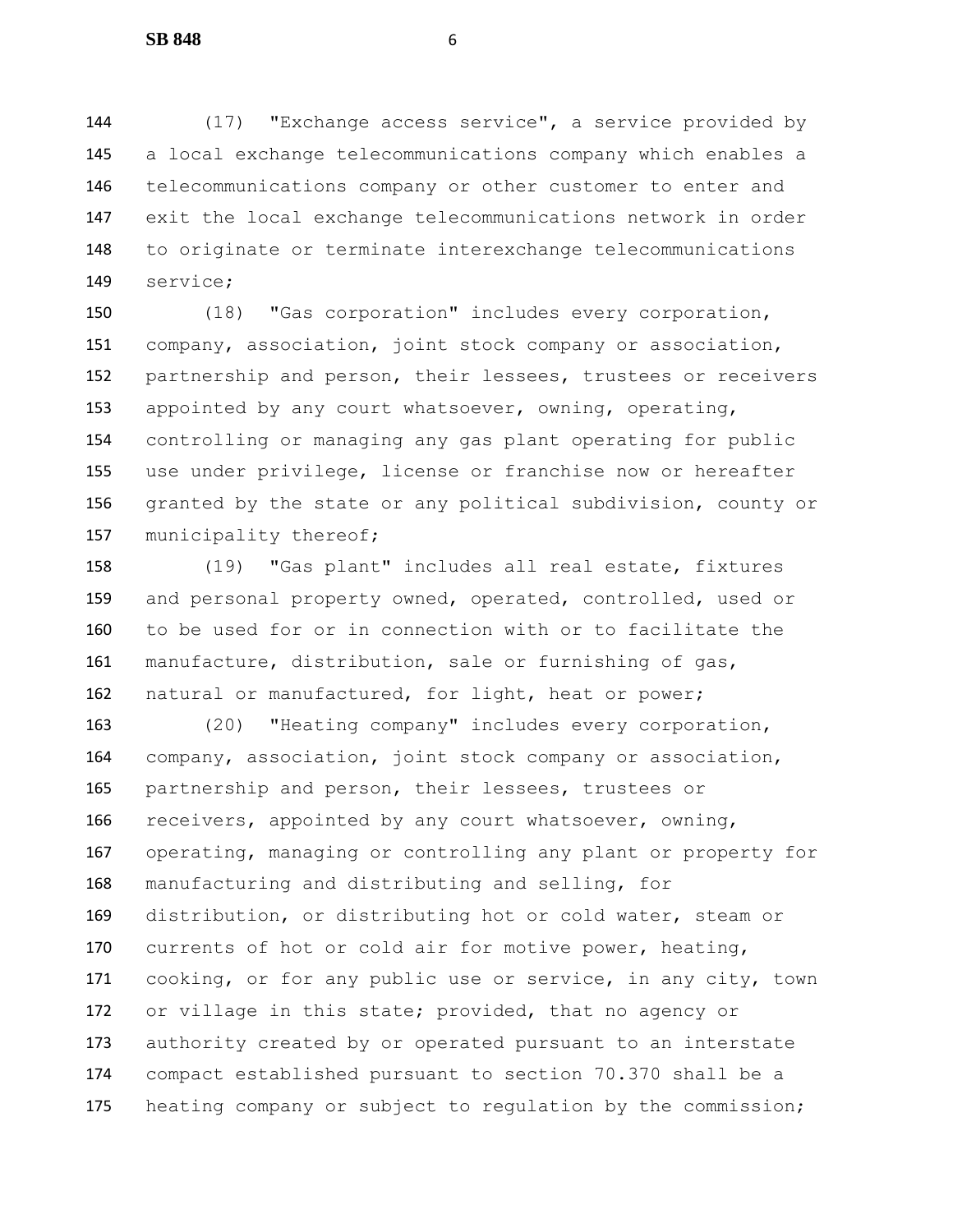(21) "High-cost area", a geographic area, which shall follow exchange boundaries and be no smaller than an exchange nor larger than a local calling scope, where the cost of providing basic local telecommunications service as determined by the commission, giving due regard to recovery of an appropriate share of joint and common costs as well as those costs related to carrier of last resort obligations, exceeds the rate for basic local telecommunications service found reasonable by the commission;

 (22) "Incumbent local exchange telecommunications company", a local exchange telecommunications company authorized to provide basic local telecommunications service in a specific geographic area as of December 31, 1995, or a 189 successor in interest to such a company;

 (23) "Interconnected voice over internet protocol service", service that:

 (a) Enables real-time, two-way voice communications; (b) Requires a broadband connection from the user's location;

 (c) Requires internet protocol-compatible customer premises equipment; and

 (d) Permits users generally to receive calls that originate on the public switched telephone network and to terminate calls to the public switched telephone network;

 (24) "Interexchange telecommunications company", any company engaged in the provision of interexchange 202 telecommunications service;

 (25) "Interexchange telecommunications service", telecommunications service between points in two or more exchanges;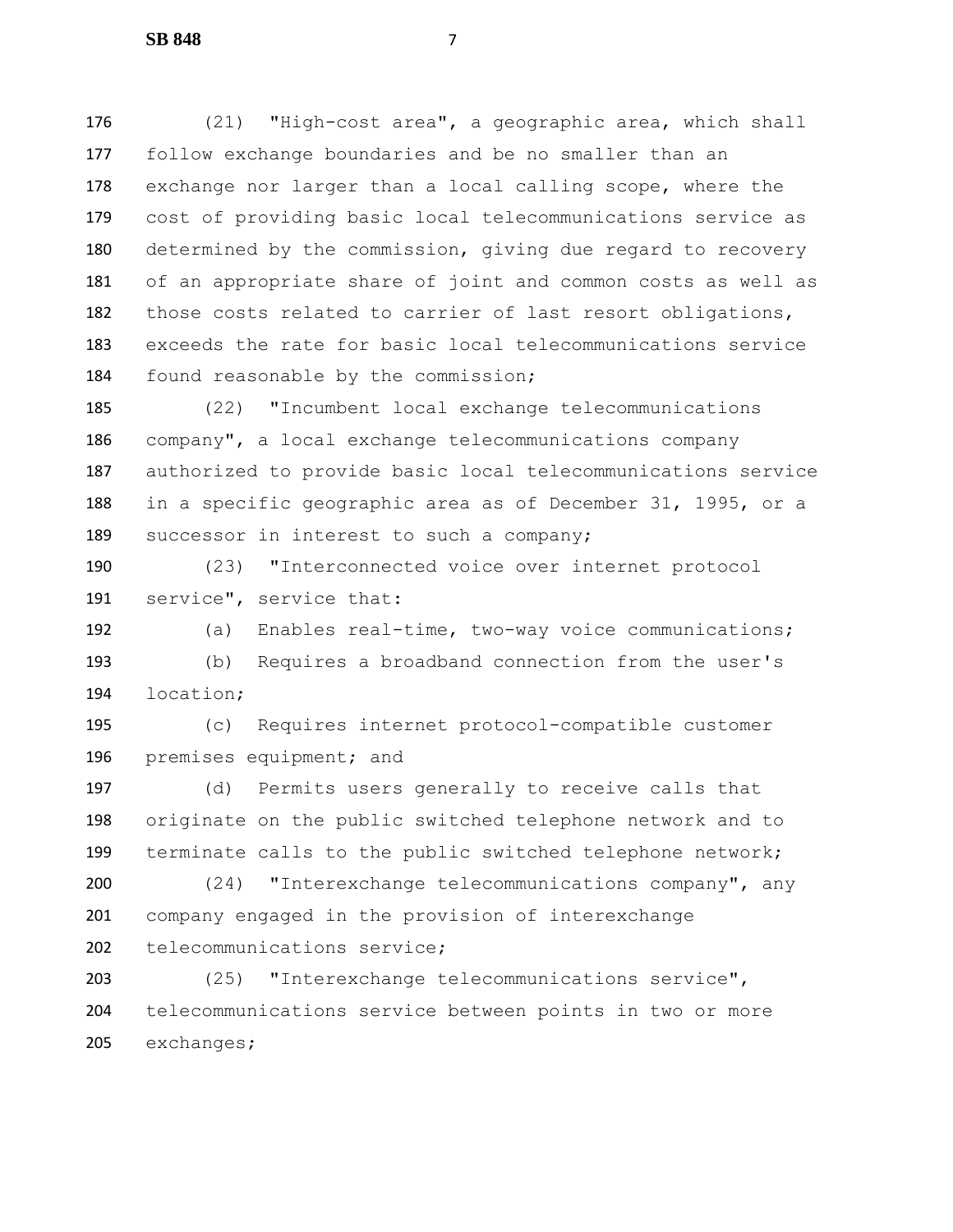(26) "InterLATA", interexchange telecommunications service between points in different local access and 208 transportation areas;

 (27) "IntraLATA", interexchange telecommunications service between points within the same local access and 211 transportation area;

 (28) "Light rail" includes every rail transportation system in which one or more rail vehicles are propelled electrically by overhead catenary wire upon tracks located substantially within an urban area and are operated exclusively in the transportation of passengers and their baggage, and including all bridges, tunnels, equipment, switches, spurs, tracks, stations, used in connection with 219 the operation of light rail;

(29) "Line" includes route;

 (30) "Local access and transportation area" or "LATA", contiguous geographic area approved by the U.S. District Court for the District of Columbia in United States v. Western Electric, Civil Action No. 82-0192 that defines the permissible areas of operations for the Bell Operating companies;

 (31) "Local exchange telecommunications company", any company engaged in the provision of local exchange telecommunications service. A local exchange telecommunications company shall be considered a "large local exchange telecommunications company" if it has at least one hundred thousand access lines in Missouri and a "small local exchange telecommunications company" if it has less than one hundred thousand access lines in Missouri;

 (32) "Local exchange telecommunications service", telecommunications service between points within an exchange;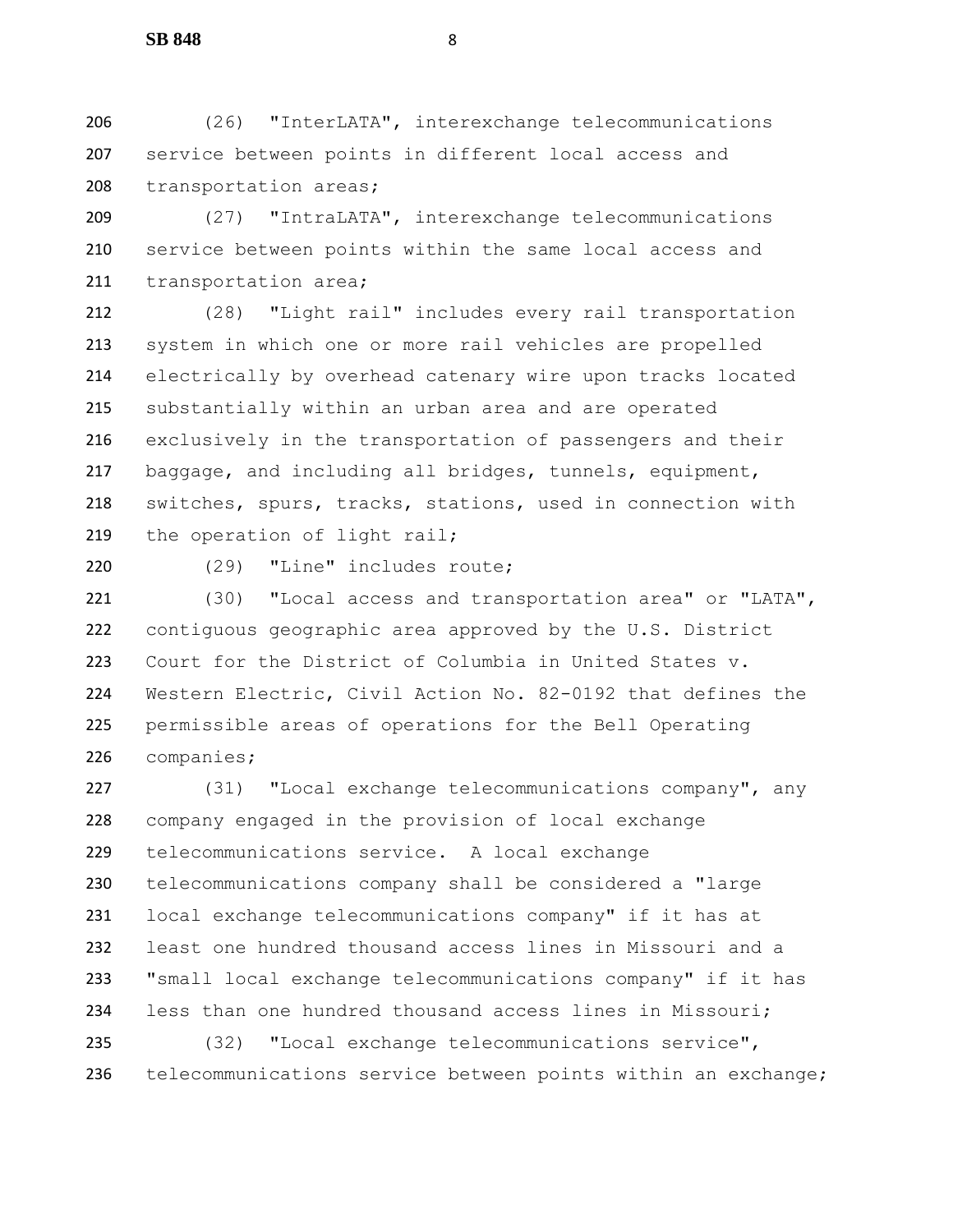(33) "Long-run incremental cost", the change in total costs of the company of producing an increment of output in 239 the long run when the company uses least cost technology, and excluding any costs that, in the long run, are not brought into existence as a direct result of the increment of output. The relevant increment of output shall be the level of output necessary to satisfy total current demand levels for the service in question, or, for new services, 245 demand levels that can be demonstrably anticipated;

 (34) "Municipality" includes a city, village or town; (35) "Nonbasic telecommunications services" shall be all regulated telecommunications services other than basic local and exchange access telecommunications services, and shall include the services identified in paragraphs (d) and (e) of subdivision (4) of this section. Any retail telecommunications service offered for the first time after August 28, 1996, shall be classified as a nonbasic telecommunications service, including any new service which 255 does not replace an existing service;

 (36) "Noncompetitive telecommunications company", a telecommunications company other than a competitive telecommunications company or a transitionally competitive telecommunications company;

 (37) "Noncompetitive telecommunications service", a telecommunications service other than a competitive or transitionally competitive telecommunications service;

 (38) "Operator services", operator-assisted interexchange telecommunications service by means of either human or automated call intervention and includes, but is not limited to, billing or completion of calling card, collect, person-to-person, station-to-station or third number billed calls;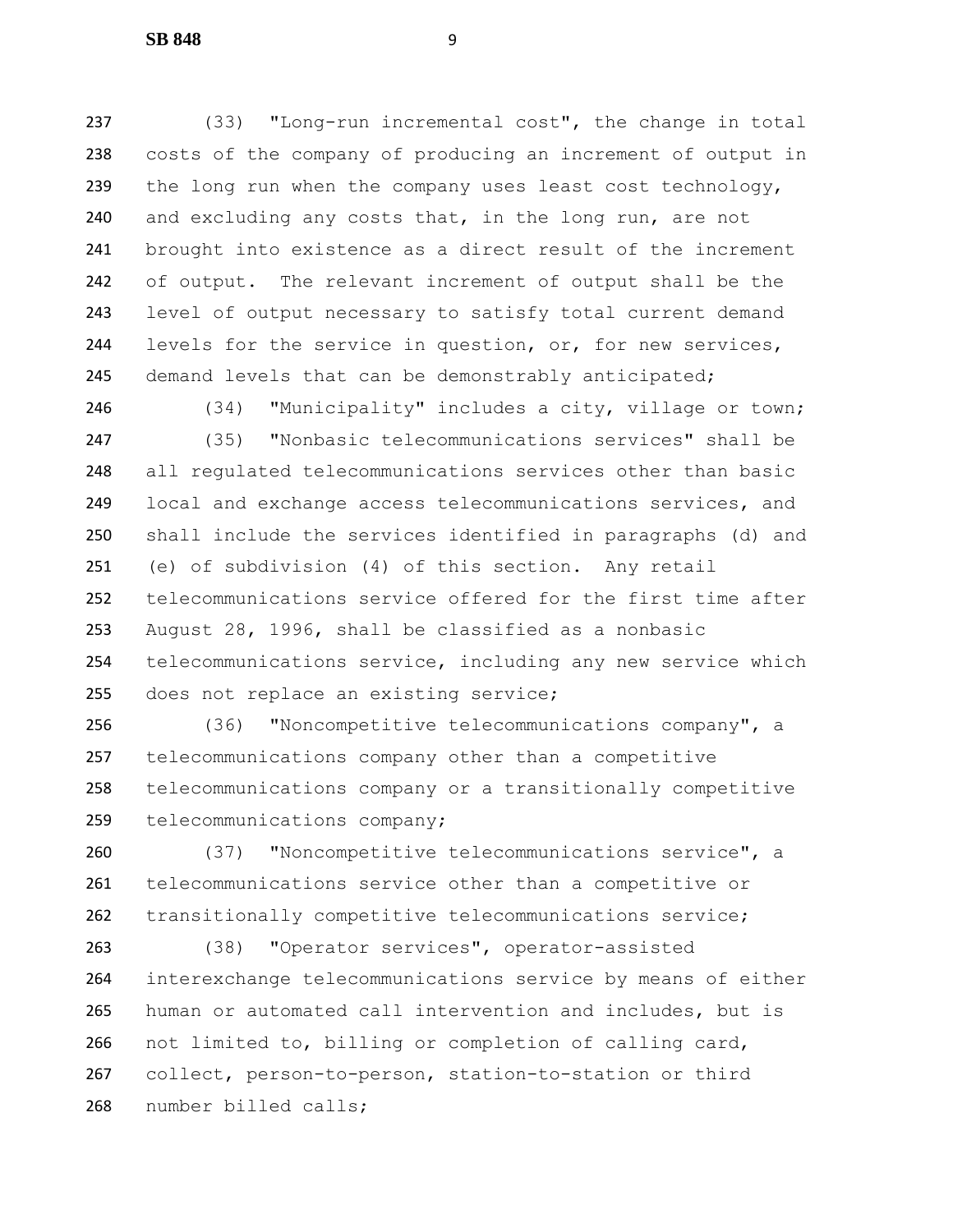(39) "Operator services contract", any agreement between a traffic aggregator and a certificated interexchange telecommunications company to provide operator services at a traffic aggregator location;

 (40) "Person" includes an individual, and a firm or copartnership;

 (41) "Private shared tenant services" includes the provision of telecommunications and information management services and equipment within a user group located in discrete private premises as authorized by the commission by a commercial-shared services provider or by a user association, through privately owned customer premises equipment and associated data processing and information management services and includes the provision of connections to the facilities of local exchange telecommunications companies and to interexchange telecommunications companies;

 (42) "Private telecommunications system", a telecommunications system controlled by a person or corporation for the sole and exclusive use of such person, 289 corporation or legal or corporate affiliate thereof;

 (43) "Public utility" includes every pipeline corporation, gas corporation, electrical corporation, telecommunications company, water corporation, heating company or refrigerating corporation, and sewer corporation, as these terms are defined in this section, and each thereof is hereby declared to be a public utility and to be subject to the jurisdiction, control and regulation of the commission and to the provisions of this chapter;

 (44) "Railroad" includes every railroad and railway, other than street railroad or light rail, by whatsoever power operated for public use in the conveyance of persons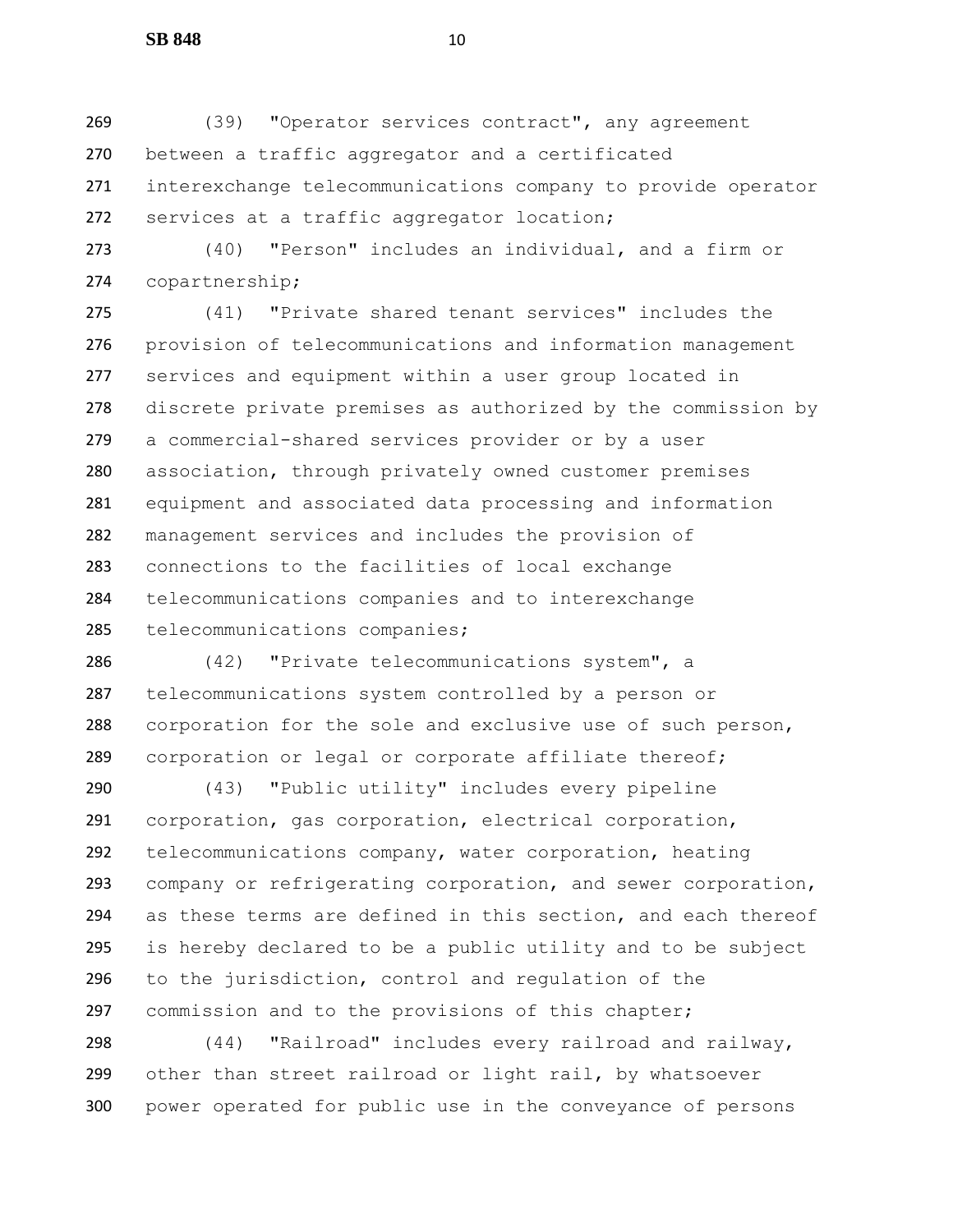or property for compensation, with all bridges, ferries, tunnels, equipment, switches, spurs, tracks, stations, real estate and terminal facilities of every kind used, operated, controlled or owned by or in connection with any such railroad;

 (45) "Railroad corporation" includes every corporation, company, association, joint stock company or association, partnership and person, their lessees, trustees or receivers appointed by any court whatsoever, owning, holding, operating, controlling or managing any railroad as defined in this section, or any cars or other equipment used 312 thereon or in connection therewith;

 (46) "Rate", every individual or joint rate, fare, toll, charge, reconsigning charge, switching charge, rental or other compensation of any corporation, person or public utility, or any two or more such individual or joint rates, fares, tolls, charges, reconsigning charges, switching charges, rentals or other compensations of any corporation, 319 person or public utility or any schedule or tariff thereof;

 (47) "Resale of telecommunications service", the offering or providing of telecommunications service primarily through the use of services or facilities owned or 323 provided by a separate telecommunications company, but does not include the offering or providing of private shared tenant services;

 (48) "Service" includes not only the use and accommodations afforded consumers or patrons, but also any product or commodity furnished by any corporation, person or public utility and the plant, equipment, apparatus, appliances, property and facilities employed by any corporation, person or public utility in performing any service or in furnishing any product or commodity and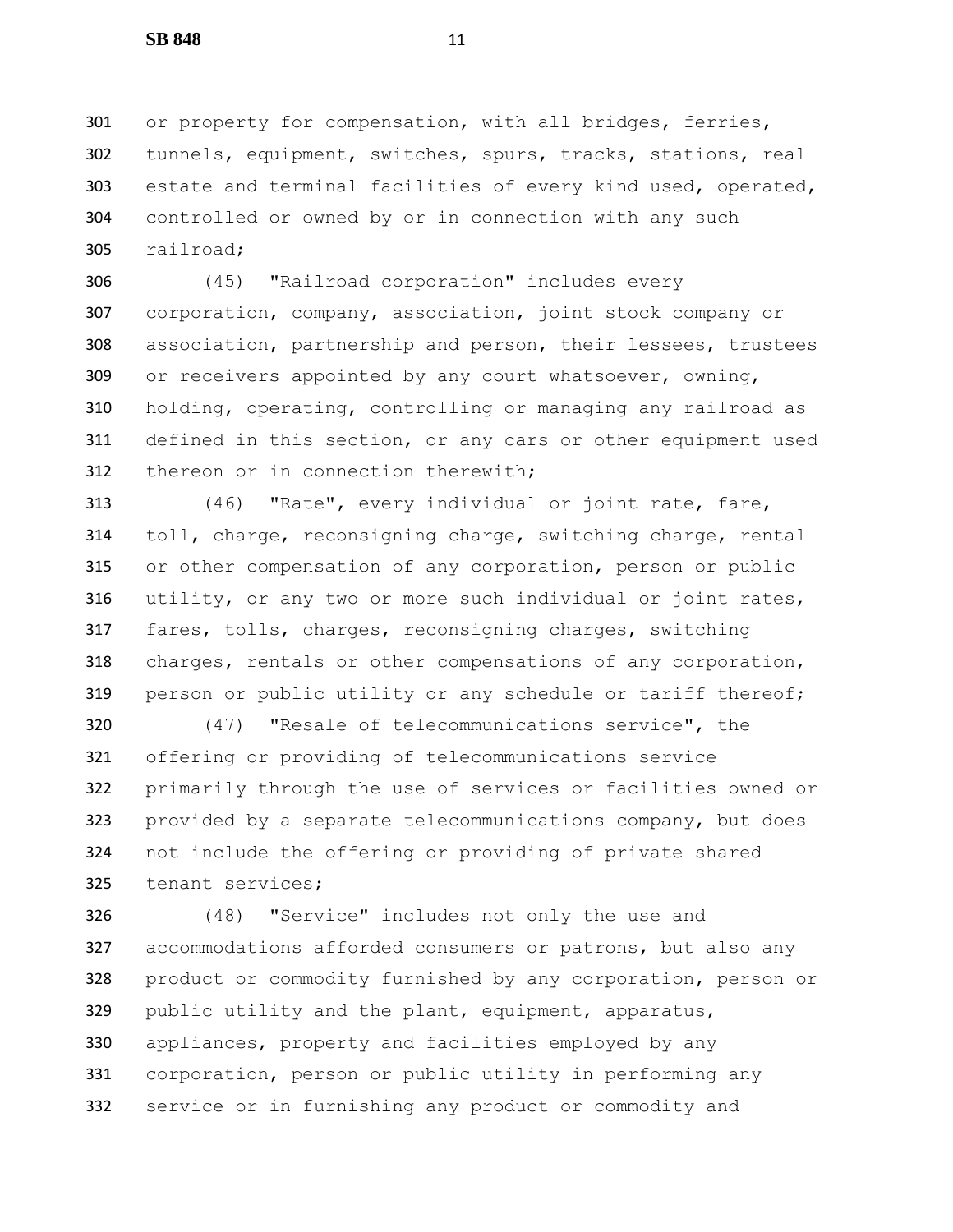devoted to the public purposes of such corporation, person or public utility, and to the use and accommodation of consumers or patrons;

 (49) "Sewer corporation" includes every corporation, company, association, joint stock company or association, partnership or person, their lessees, trustees or receivers appointed by any court, owning, operating, controlling or managing any sewer system, plant or property, for the collection, carriage, treatment, or disposal of sewage anywhere within the state for gain, except that the term shall not include sewer systems with fewer than twenty-five outlets;

 (50) "Sewer system" includes all pipes, pumps, canals, lagoons, plants, structures and appliances, and all other real estate, fixtures and personal property, owned, operated, controlled or managed in connection with or to facilitate the collection, carriage, treatment and disposal of sewage for municipal, domestic or other beneficial or necessary purpose;

 (51) "Street railroad" includes every railroad by whatsoever type of power operated, and all extensions and branches thereof and supplementary facilities thereto by whatsoever type of vehicle operated, for public use in the conveyance of persons or property for compensation, mainly providing local transportation service upon the streets, highways and public places in a municipality, or in and 359 adjacent to a municipality, and including all cars, buses 360 and other rolling stock, equipment, switches, spurs, tracks, poles, wires, conduits, cables, subways, tunnels, stations, terminals and real estate of every kind used, operated or owned in connection therewith but this term shall not include light rail as defined in this section; and the term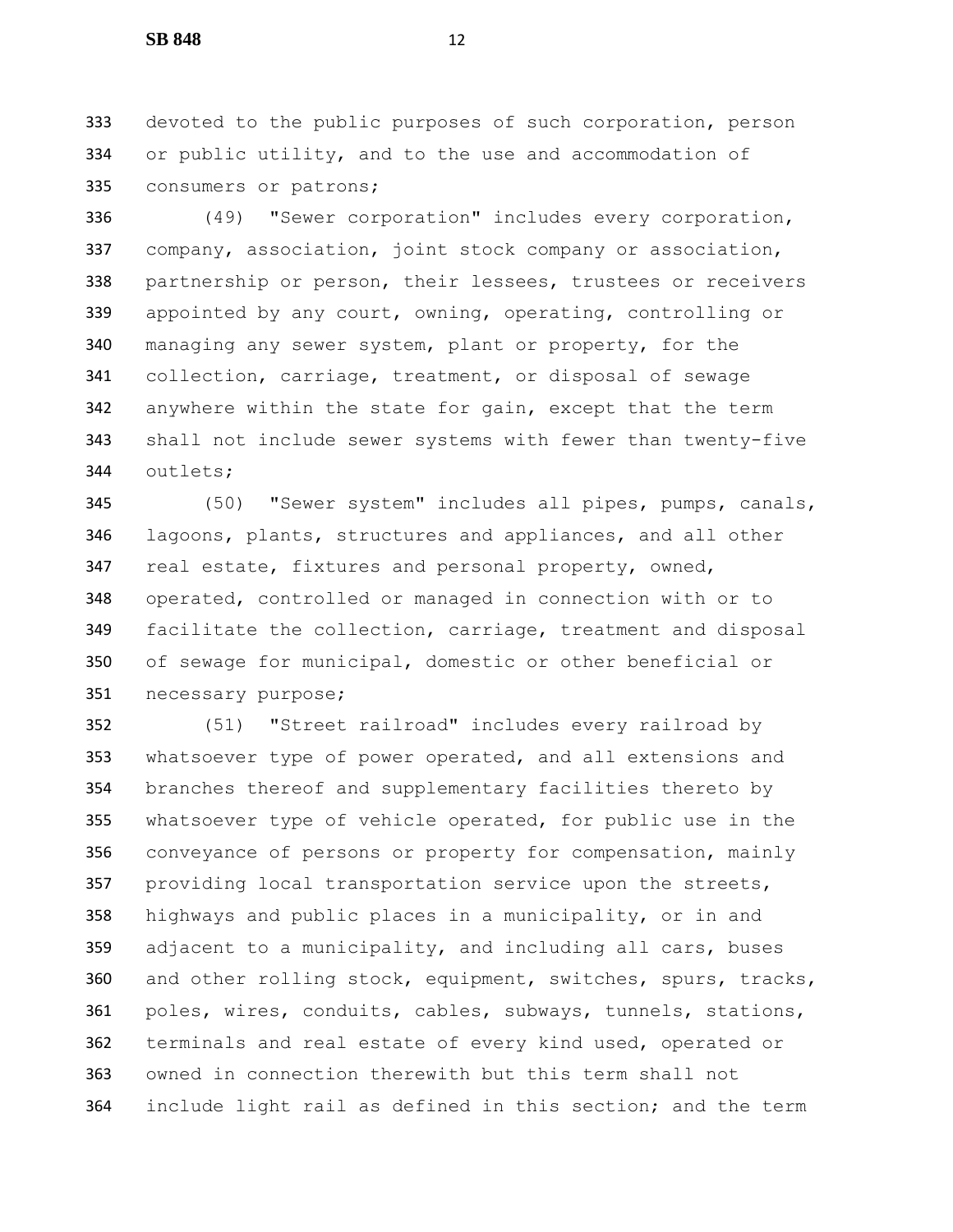"street railroad" when used in this chapter shall also include all motor bus and trolley bus lines and routes and similar local transportation facilities, and the rolling stock and other equipment thereof and the appurtenances thereto, when operated as a part of a street railroad or trolley bus local transportation system, or in conjunction 371 therewith or supplementary thereto, but such term shall not include a railroad constituting or used as part of a trunk line railroad system and any street railroad as defined above which shall be converted wholly to motor bus operation shall nevertheless continue to be included within the term street railroad as used herein;

 (52) "Telecommunications company" includes telephone corporations as that term is used in the statutes of this 379 state and every corporation, company, association, joint stock company or association, partnership and person, their lessees, trustees or receivers appointed by any court whatsoever, owning, operating, controlling or managing any facilities used to provide telecommunications service for hire, sale or resale within this state**. The term "telecommunications company" shall not include electrical corporations that utilize broadband infrastructure to provide broadband infrastructure services, as "broadband infrastructure" and "broadband infrastructure services" are defined in subsection 2 of section 393.1420**;

 (53) "Telecommunications facilities" includes lines, conduits, ducts, poles, wires, cables, crossarms, receivers, transmitters, instruments, machines, appliances and all devices, real estate, easements, apparatus, property and routes used, operated, controlled or owned by any telecommunications company to facilitate the provision of telecommunications service;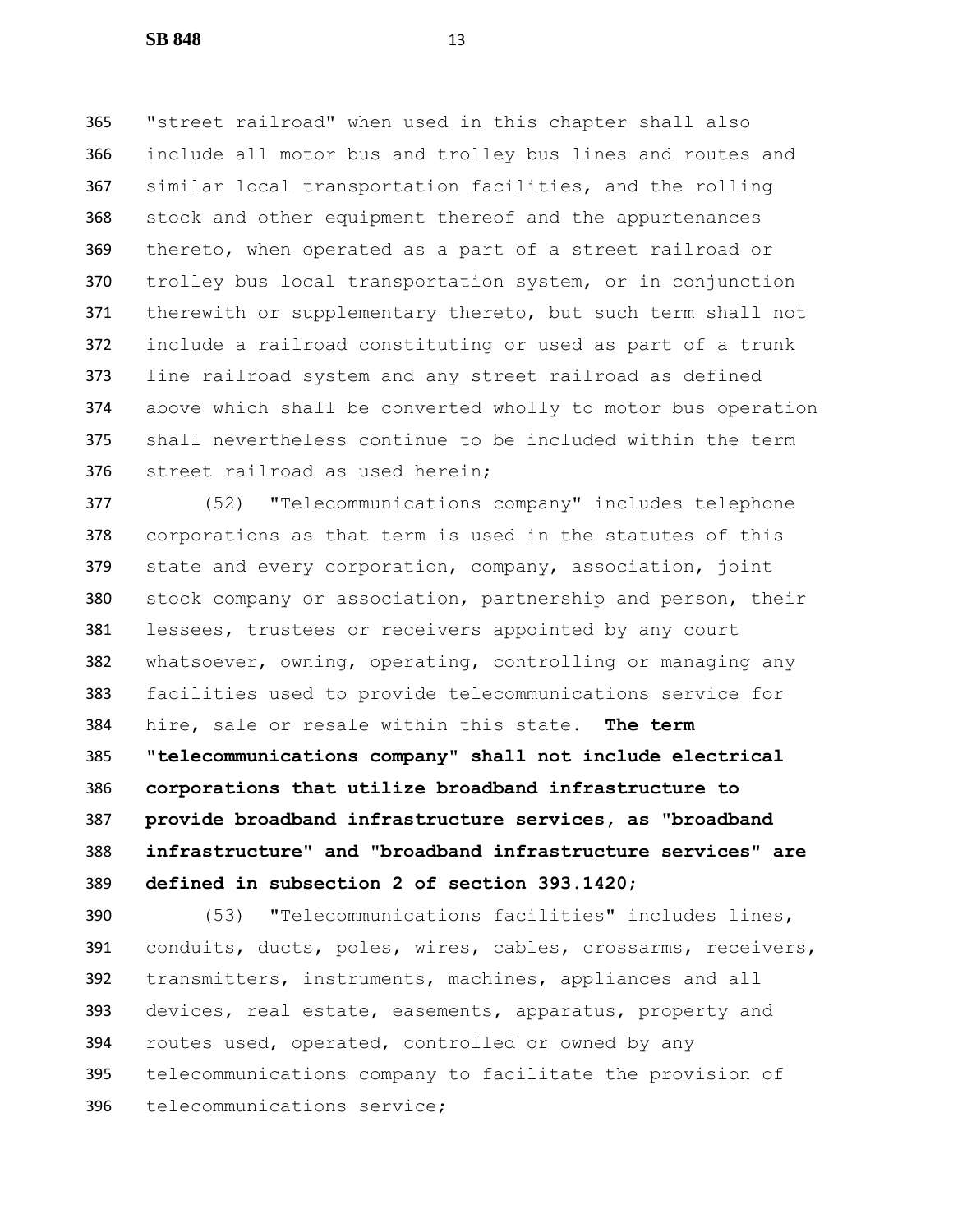(54) "Telecommunications service", the transmission of information by wire, radio, optical cable, electronic impulses, or other similar means. As used in this definition, "information" means knowledge or intelligence represented by any form of writing, signs, signals, pictures, sounds, or any other symbols. Telecommunications service does not include:

 (a) The rent, sale, lease, or exchange for other value received of customer premises equipment except for customer premises equipment owned by a telephone company certificated or otherwise authorized to provide telephone service prior to September 28, 1987, and provided under tariff or in inventory on January 1, 1983, which must be detariffed no 410 later than December 31, 1987, and thereafter the provision of which shall not be a telecommunications service, and except for customer premises equipment owned or provided by a telecommunications company and used for answering 911 or emergency calls;

(b) Answering services and paging services;

 (c) The offering of radio communication services and facilities when such services and facilities are provided under a license granted by the Federal Communications Commission under the commercial mobile radio services rules and regulations;

 (d) Services provided by a hospital, hotel, motel, or other similar business whose principal service is the provision of temporary lodging through the owning or operating of message switching or billing equipment solely for the purpose of providing at a charge telecommunications 426 services to its temporary patients or quests;

 (e) Services provided by a private telecommunications system;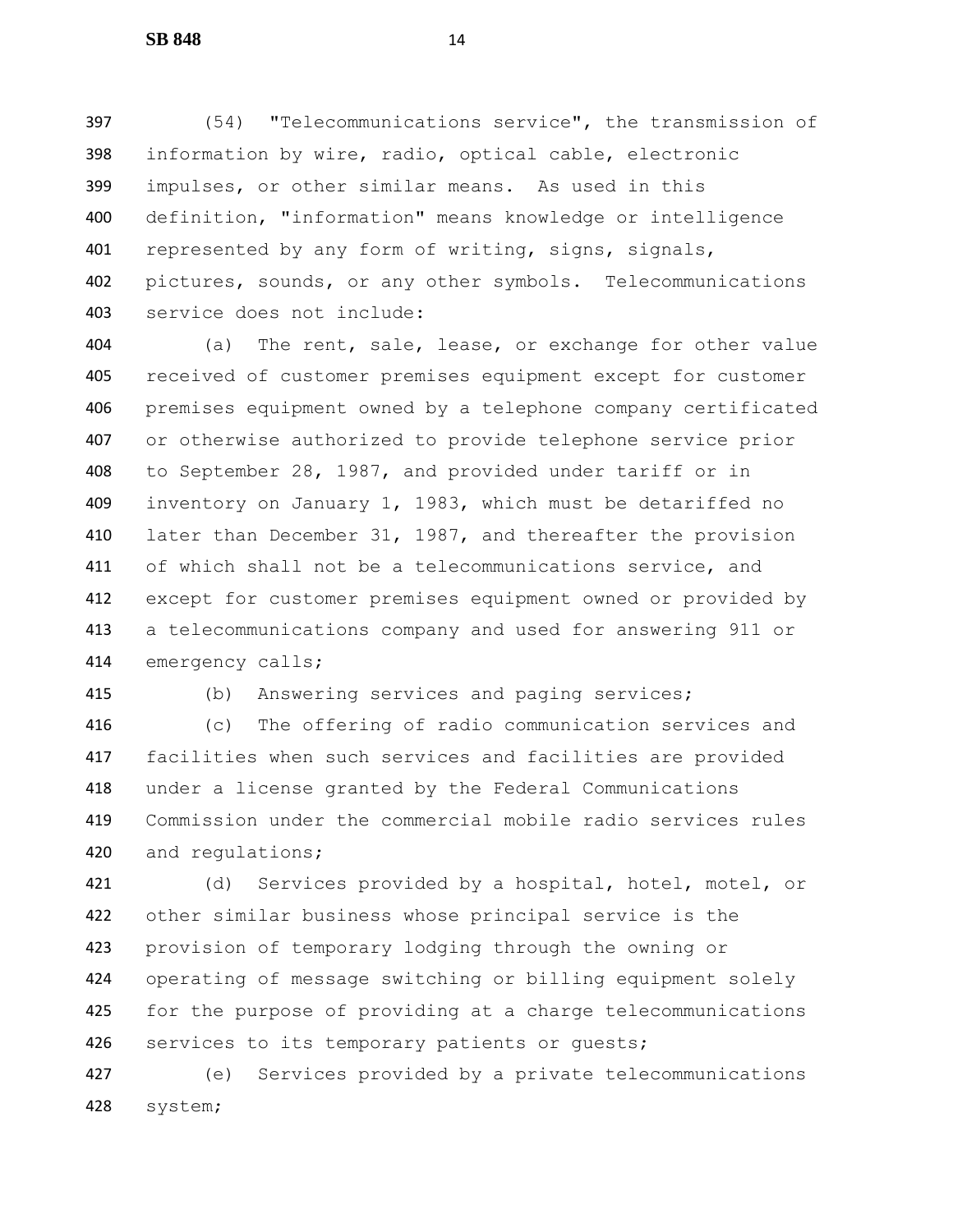(f) Cable television service;

 (g) The installation and maintenance of inside wire within a customer's premises;

(h) Electronic publishing services;

 (i) Services provided pursuant to a broadcast radio or television license issued by the Federal Communications Commission; or

 (j) Interconnected voice over internet protocol service;

 (55) "Telephone cooperative", every corporation defined as a telecommunications company in this section, in which at least ninety percent of those persons and corporations subscribing to receive local telecommunications service from the corporation own at least ninety percent of the corporation's outstanding and issued capital stock and in which no subscriber owns more than two shares of the corporation's outstanding and issued capital stock;

 (56) "Traffic aggregator", any person, firm, partnership or corporation which furnishes a telephone for use by the public and includes, but is not limited to, telephones located in rooms, offices and similar locations in hotels, motels, hospitals, colleges, universities, airports and public or customer-owned pay telephone 452 locations, whether or not coin operated;

 (57) "Transitionally competitive telecommunications company", an interexchange telecommunications company which provides any noncompetitive or transitionally competitive telecommunications service, except for an interexchange telecommunications company which provides only noncompetitive telecommunications service;

 (58) "Transitionally competitive telecommunications service", a telecommunications service offered by a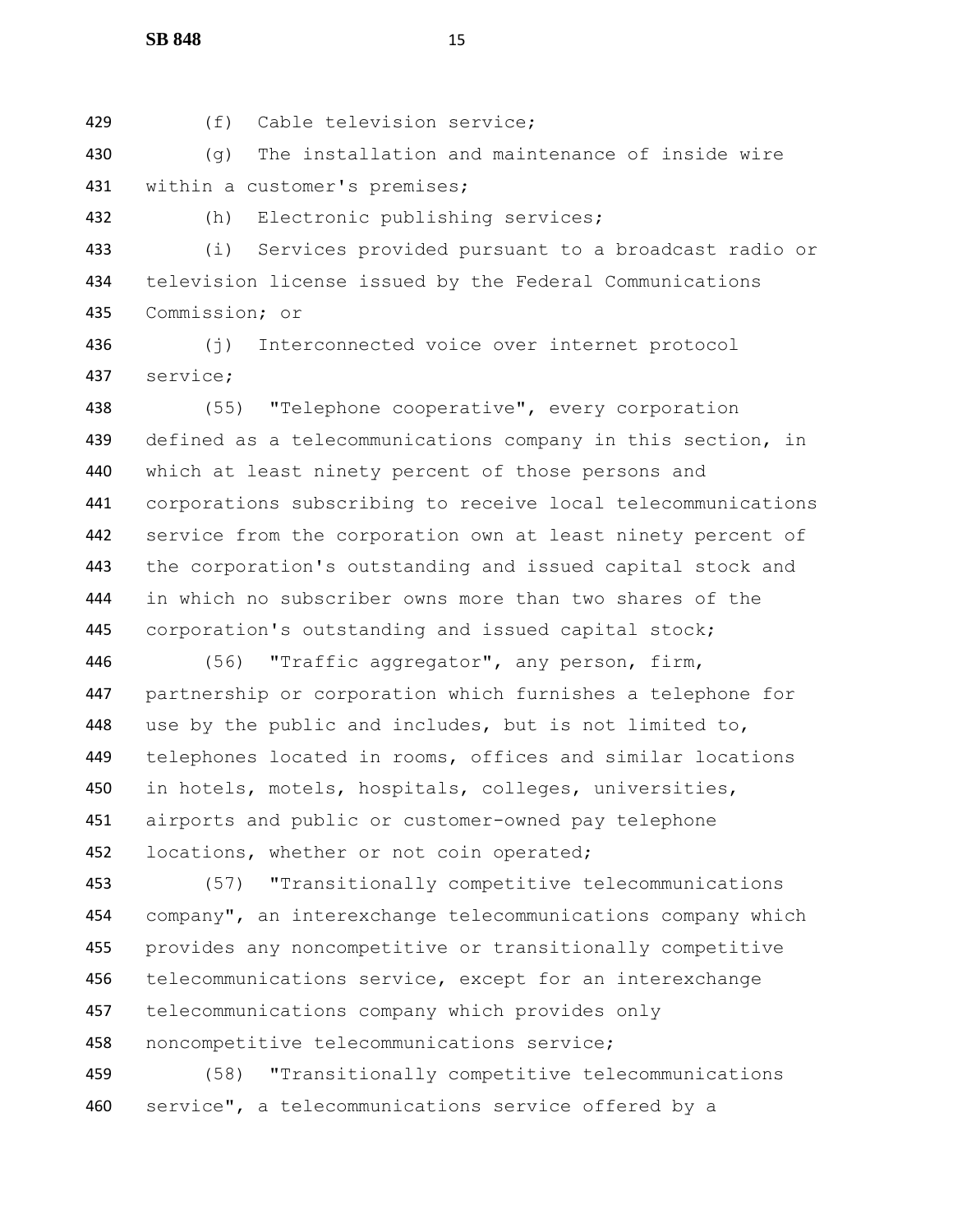noncompetitive or transitionally competitive

 telecommunications company and classified as transitionally competitive by the commission pursuant to section 392.361 or 392.370;

 (59) "Water corporation" includes every corporation, company, association, joint stock company or association, partnership and person, their lessees, trustees, or 468 receivers appointed by any court whatsoever, owning, operating, controlling or managing any plant or property, dam or water supply, canal, or power station, distributing or selling for distribution, or selling or supplying for gain any water;

 (60) "Water system" includes all reservoirs, tunnels, shafts, dams, dikes, headgates, pipes, flumes, canals, 475 structures and appliances, and all other real estate, 476 fixtures and personal property, owned, operated, controlled or managed in connection with or to facilitate the diversion, development, storage, supply, distribution, sale, furnishing or carriage of water for municipal, domestic or other beneficial use.

 **393.1420. 1. This section shall be known and may be cited as the "Electrical Corporation Broadband Authorization Act".**

 **2. As used in this section, the following terms shall mean:**

 **(1) "Broadband infrastructure", any and all component parts of an electrical corporation's infrastructure that may be used to provide broadband infrastructure services, whether now existing or that may be developed in the future, and including, but not limited to, wires, copper cables, fiber optic cables, conduits, ducts, poles, antennas,**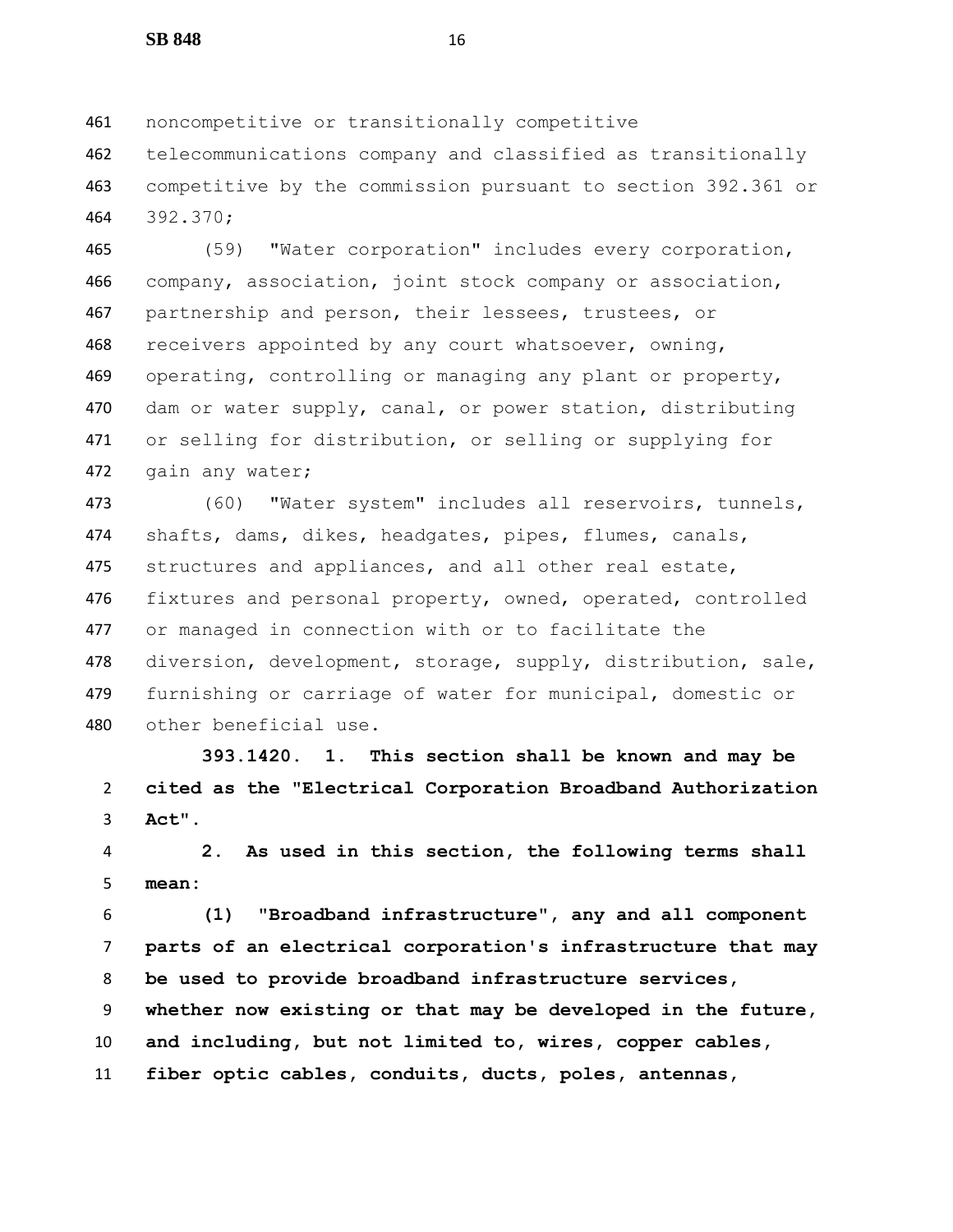**transmitters, receivers, amplifiers, switches, multiplexers, routers, servers, and all appurtenances thereto;**

**(2) "Broadband infrastructure services" means:**

 **(a) The provision of access to dark fiber within fiber optic cables:**

 **a. To an end-use customer for the end-use customer's private telecommunications system, provided that such access shall be provided at the electrical corporation's premises and such end-use customer shall bear all costs and responsibility for developing an interconnection from such end-use customer's premises to the dark fiber at the electrical corporation's premises; or**

 **b. To a third party that does not use the fiber as an end-use customer; or**

 **(b) The provision of connectivity, via lit fiber or other components of the broadband infrastructure, whether to a data or information transmission medium, or to a technology, and in either case for purposes of accessing the internet or providing other capabilities including, but not limited to, information sharing, information storage, information content, or protocol conversion, provided, however, that the provision of such connectivity may only be made to a third party for resale and may not be made to an end-use customer of such connectivity;**

**(3) "Commission", the public service commission;**

 **(4) "Electrical corporation", the same as defined in section 386.020.**

 **3. (1) To the extent not otherwise authorized by law, and in addition to all other purposes for which electrical corporations may be formed under the laws of this state and all other powers and authority currently granted to electrical corporations under the laws of this state, an**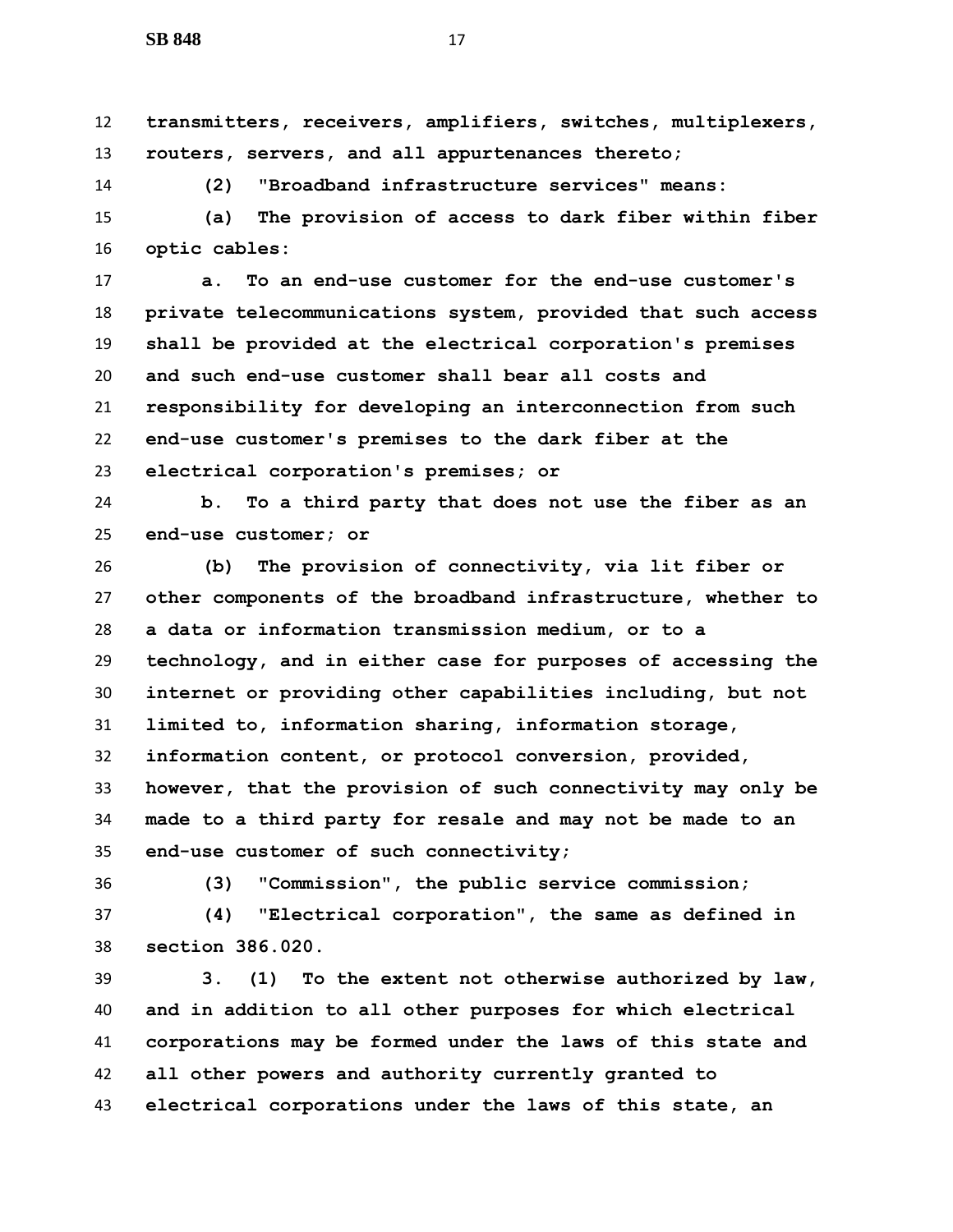**electrical corporation shall be authorized to do any or all of the following:**

 **(a) Own, construct, install, maintain, repair, and replace broadband infrastructure;**

 **(b) Operate the electrical corporation's broadband infrastructure for or in connection with the electrical corporation's provision of electric service;**

 **(c) Provide broadband infrastructure services using the electrical corporation's broadband infrastructure;**

 **(d) Subject to the provisions of section 416.031, enter into contracts, leases, licenses, or other agreements, concerning the provision of broadband infrastructure services, on any terms and conditions, including rates and charges, as the electrical corporation in its sole discretion shall determine and, notwithstanding the provisions of section 393.190 or any other law to the contrary, without securing any authorization, permission, or approval from the commission.**

 **(2) An electrical corporation shall not require any of its electric service customers to purchase broadband infrastructure services provided via the electrical corporation's broadband infrastructure as a condition of receiving or continuing to receive electric service from the electrical corporation.**

 **(3) An electrical corporation shall not disconnect any customer from receiving electric service due to the customer's failure to pay for broadband infrastructure services provided via the electrical corporation's broadband infrastructure.**

 **(4) An electrical corporation shall require contributions in aid of construction from any customer or third party to whom it provides broadband infrastructure**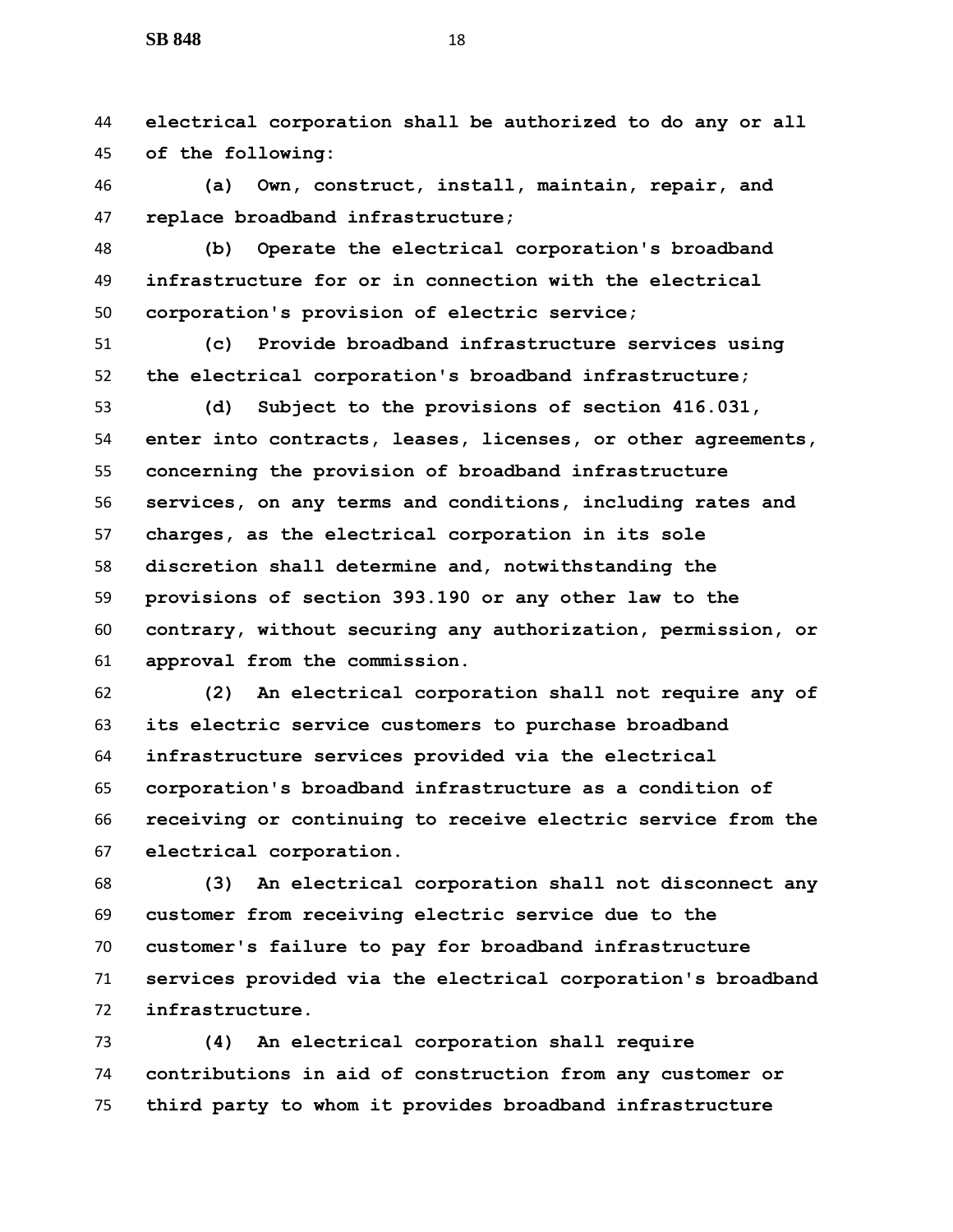**services, in the amount of the cost of any item of broadband infrastructure installed by the electrical corporation to provide broadband infrastructure services solely to such customer or third party.**

 **4. (1) As used in this subsection, "broadband infrastructure services revenue" shall mean revenue received by an electrical corporation for the provision of broadband infrastructure services.**

 **(2) When determining the revenue requirement used to set the electrical corporation's base rates in the electrical corporation's general rate proceedings, the following shall be included:**

 **(a) The electrical corporation's test year broadband infrastructure services revenues, as updated, trued-up, or normalized, if applicable;**

 **(b) The electrical corporation's prudently-incurred test year operations and maintenance expenditures associated with generating the revenues in paragraph (a) of this subdivision, as updated, trued-up, or normalized, if applicable; and**

 **(c) The electrical corporation's prudently-incurred investment in broadband infrastructure as of the date the electrical corporation's other rate base additions are accounted for.**

 **The commission shall determine the prudence of the revenues, expenditures, and investments covered by paragraphs (a) to (c) of this subdivision consistent with existing law respecting the burdens of production and persuasion in general rate proceedings applicable to utility expenditures and investments.**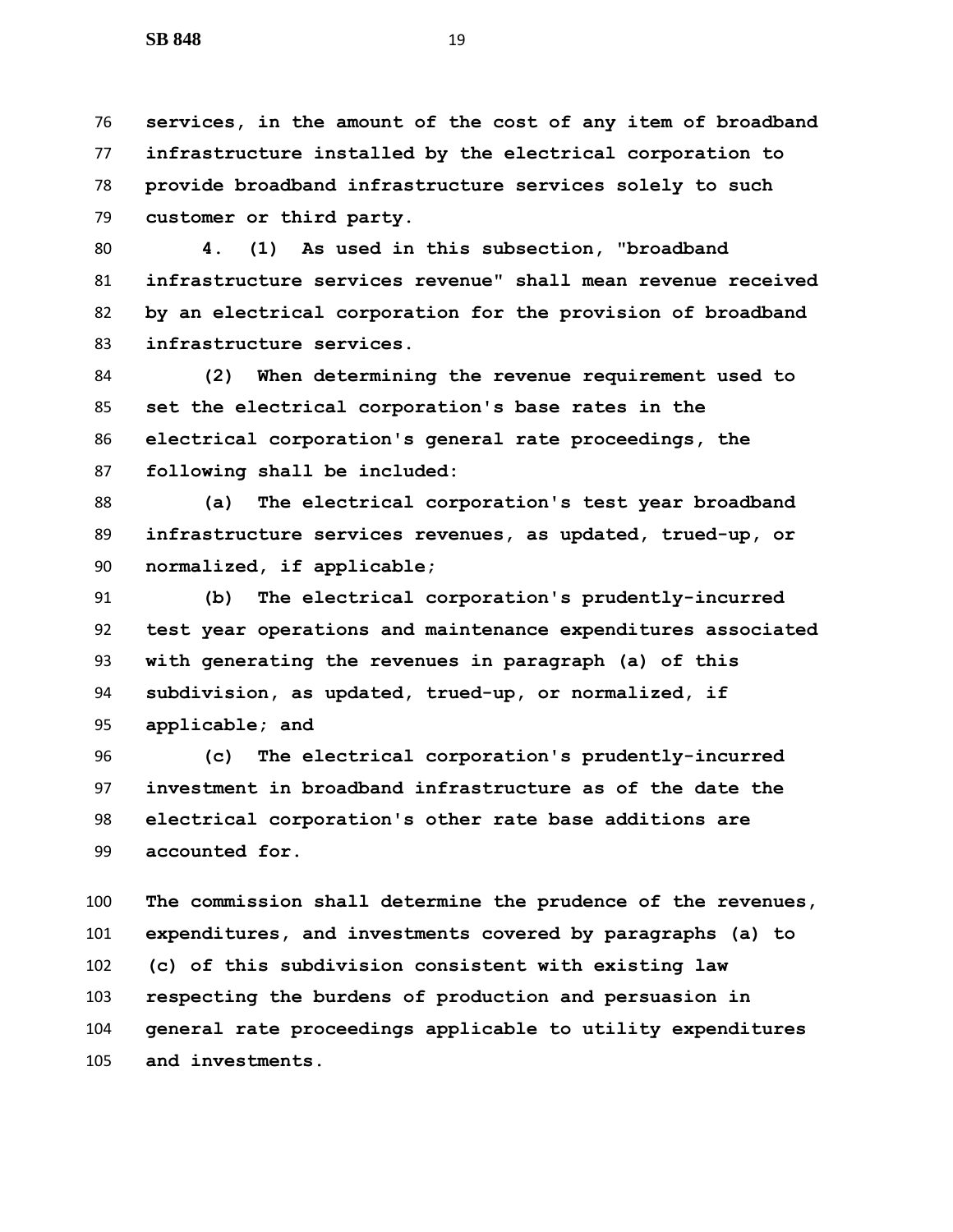**(3) Any ordinance adopted under section 71.520 or assent granted under section 229.100 shall also grant the electrical corporation the right to construct, install, maintain, repair, and replace broadband infrastructure and the right to provide broadband infrastructure services via the electrical corporation's broadband infrastructure on and subject to the terms and conditions of such ordinance or assent.**

 **5. Notwithstanding any provision of chapters 386 or 393 to the contrary, and consistent with the authority and discretion granted to electrical corporations in paragraph (d) of subdivision (1) of subsection 3 of this section, the commission shall not have jurisdiction over the terms, conditions, charges, contracts, leases, licenses, or other agreements of an electrical corporation for the electrical corporation's provision of broadband infrastructure services.**

 **393.1800. 1. This section applies to any inverse condemnation or trespass cause of action, whether common law or statutory, brought against an electrical corporation, against a rural electric cooperative operating under chapter 394, or against a municipally owned or operated electric utility operating under chapter 91, where:**

 **(1) The defendant has an easement in real property; (2) The defendant uses the real property;**

**(3) The plaintiff alleges that the manner or extent of** 

 **use by the defendant or the defendant's assignees is an expanded use that increases the burden of the defendant's easement, or that the use exceeds the scope of the defendant's easement rights;**

 **(4) The use complained of involves the use of electric plant for broadband infrastructure services, or the use of**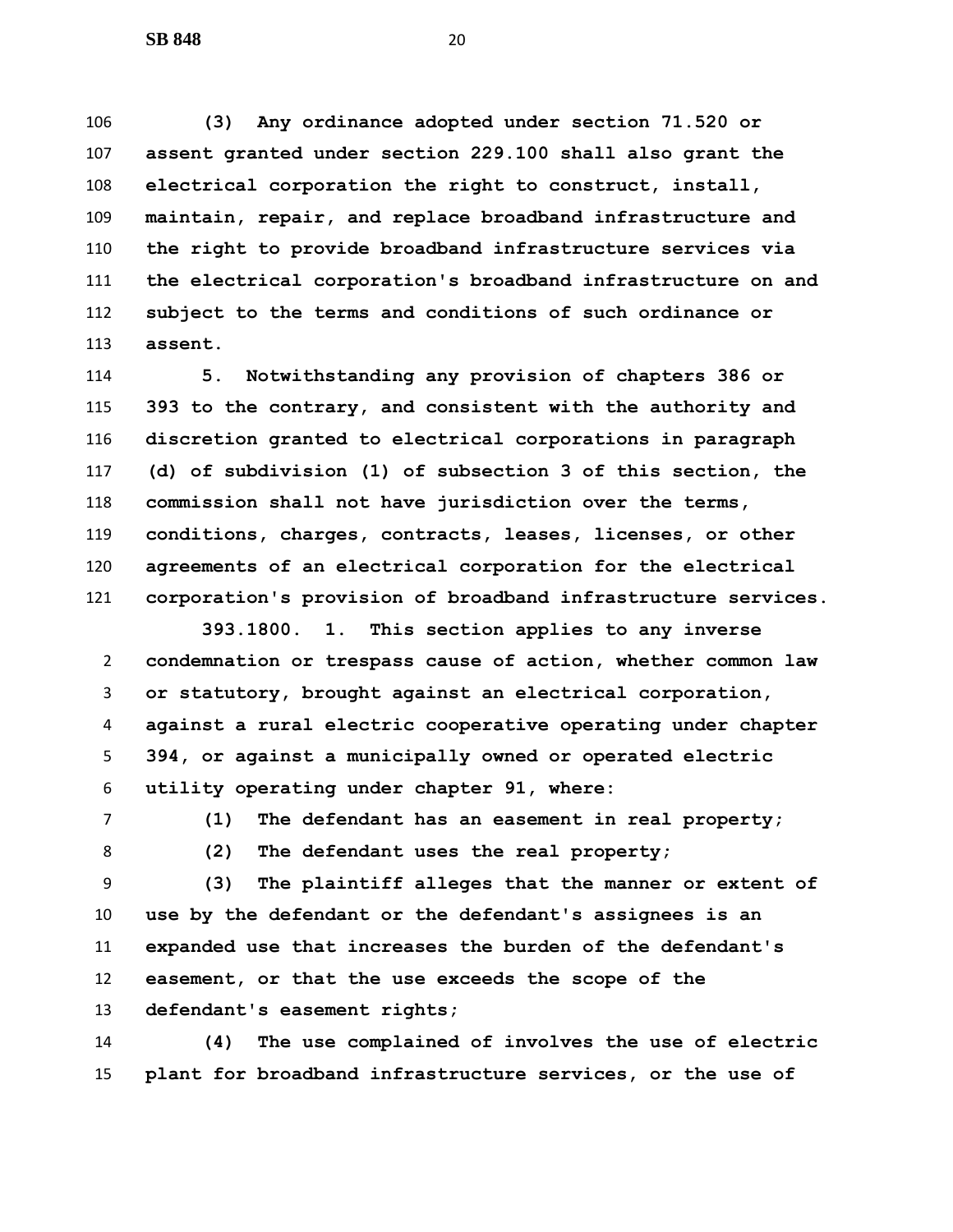**electric transmission lines or systems in providing access to broadband services; and**

 **(5) The cause of action accrues on or after August 28, 2022.**

 **2. Any cause of action for inverse condemnation described in subsection 1 of this section shall be commenced within two years after the cause of action shall have accrued and in default thereof be barred, and to the extent that any general statute of limitations, including but not limited to sections 516.010, 516.110, and 516.120, any special statute of limitations, or the common law of this state, would extend the two-year period for commencing a cause of action for inverse condemnation described in subsection 1 of this section, the common law and any such statutes of limitation are hereby superseded and displaced.**

 **3. Any cause of action for trespass described in subsection 1 of this section shall be commenced within two years after the cause of action shall have accrued and in default thereof be barred, and to the extent any general statute of limitations, including but not limited to sections 516.010, 516.110, and 516.120, any special statute of limitations, or the common law of this state, would extend the two-year period for commencing a cause of action for trespass described in subsection 1 of this section, the common law and any such statutes of limitation are hereby superseded and displaced.**

 **4. In a cause of action for inverse condemnation described in subsection 1 of this section, if the plaintiff prevails, then the damage or taking shall be deemed permanent, the injury to the plaintiff shall not be deemed to continue to accumulate or to accrue, and the damages, past, present, and future, resulting therefrom, which shall**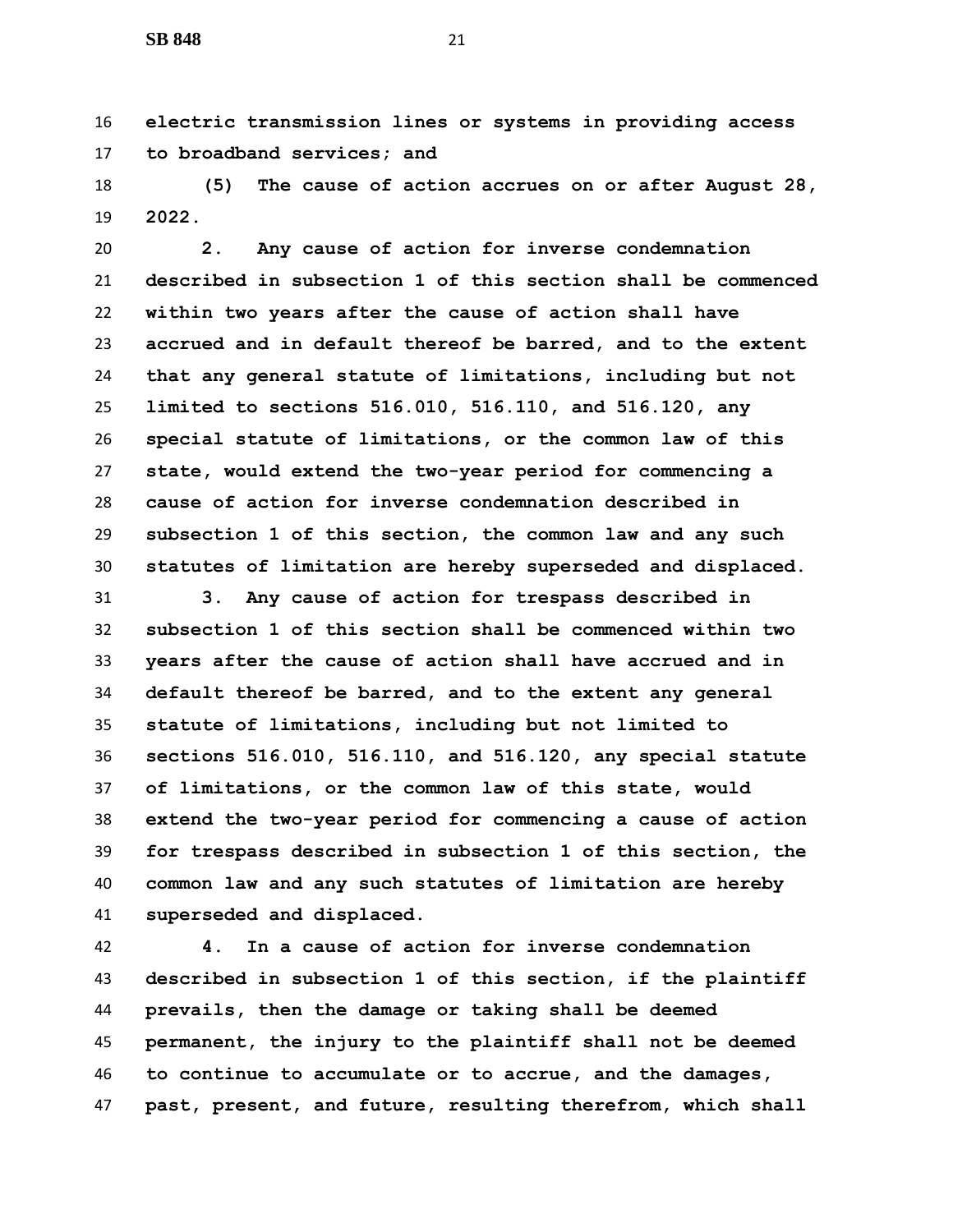**always be greater than zero, shall be fixed and determined as of the date the expanded use that increased the burden of the defendant's easement, or use that exceeded the scope of the defendant's easement rights, initially occurred.**

 **5. In a cause of action for trespass described in subsection 1 of this section, a defendant shall be entitled to a determination by the court as to whether the use by the defendant or its assignees, alleged by the plaintiff to be an expanded use that increases the burden of the defendant's easement, or to exceed the scope of the defendant's easement rights, is a public use; and:**

 **(1) If the court finds that such use is a public use, and if the plaintiff prevails on the claim for trespass, then:**

 **(a) The plaintiff shall not be granted an order of ejectment;**

 **(b) The plaintiff shall not be granted any equitable remedies; and**

 **(c) The trespass shall be deemed permanent, the injury to the plaintiff shall not be deemed to continue to accumulate or accrue, and the damages, past, present, and future, resulting therefrom, which shall always be greater than zero, and which may include damages for physical damage to the property caused by the defendant's wrongful use prior to suit, shall be fixed and determined as of the date the expanded use that increased the burden of the defendant's easement rights or use that exceeded the scope of the defendant's easement rights, initially occurred; or**

 **(2) If the court finds such a use is not a public use, and if the plaintiff prevails on the claim of trespass, then nothing shall prevent a determination of whether such use is permanent or temporary, or prevent the plaintiff from**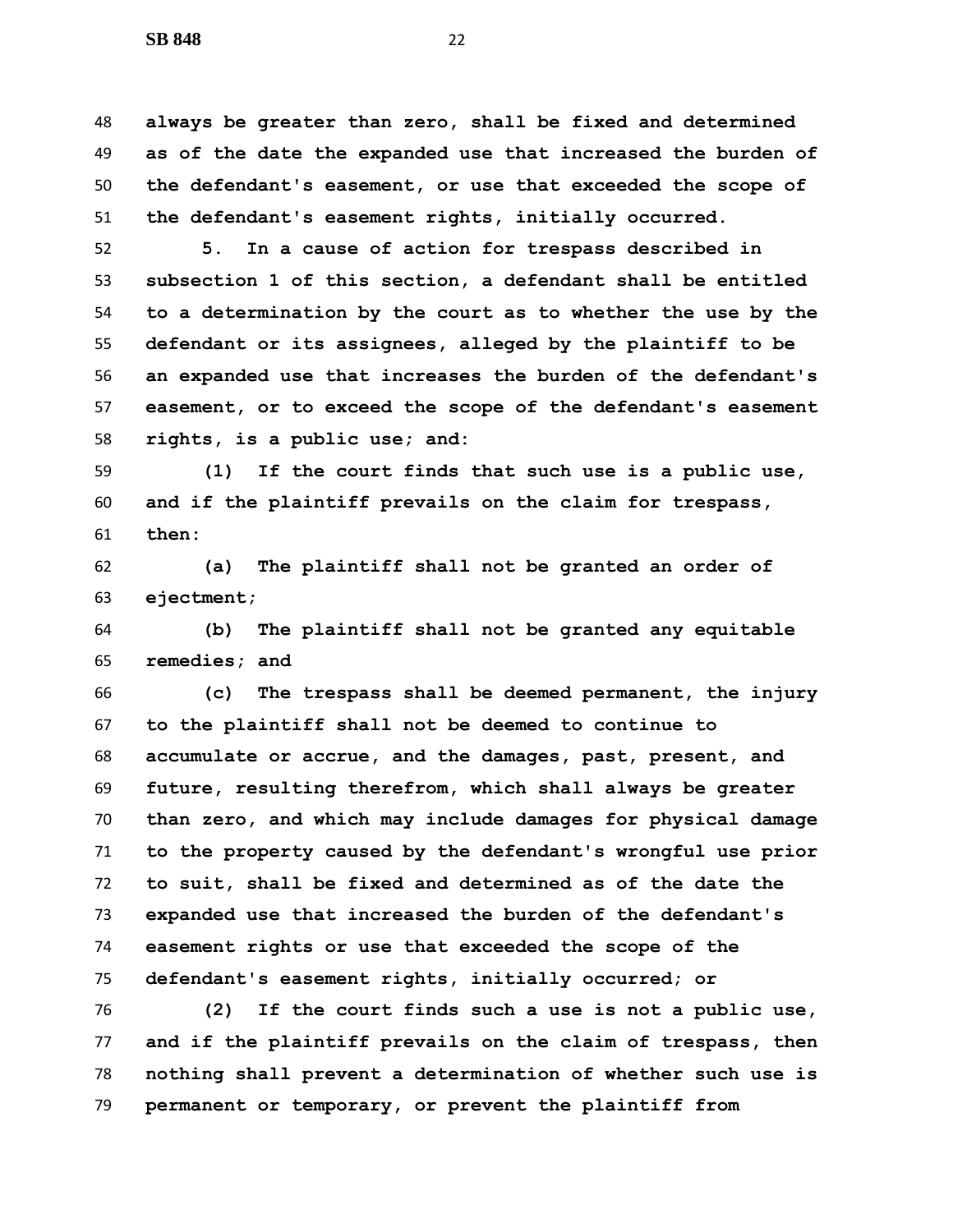**pursuing remedies or relief not available under the provisions of subdivision (1) of this subsection. 6. If a plaintiff prevails in a cause of action described in subsection 1 of this section, then the finder of fact shall make a determination as to whether the expanded use that increased the burden of the defendant's easement or the use that exceeded the scope of the defendant's easement rights did, or did not, occur outside of the footprint of the defendant's easement. If the finder of fact finds such wrongful use did not occur outside the footprint of the defendant's easement, then: (1) The plaintiff shall not be entitled to, nor may the plaintiff be awarded, any punitive damages; (2) The plaintiff shall not be entitled to, nor may** 

 **the plaintiff be awarded, attorneys' fees, costs, or expenses, except as provided in subdivision (5) of this subsection;**

 **(3) The court may treble the damages awarded, if any, by the finder of fact for physical damage to the property caused by the defendant's wrongful use prior to suit;**

 **(4) Should the plaintiff prove to the court that such wrongful use by the defendant has prevented the plaintiff from using a portion or portions of the plaintiff's property lying exclusively within the footprint of the easement in substantially the same manner as such portion or portions were being utilized immediately prior to the wrongful use, then the court may increase the damages awarded to an amount not to exceed the lesser of:**

 **(a) Treble the damages awarded by the finder of fact; or**

 **(b) The fair market value of the portion or portions of the plaintiff's property lying exclusively within the**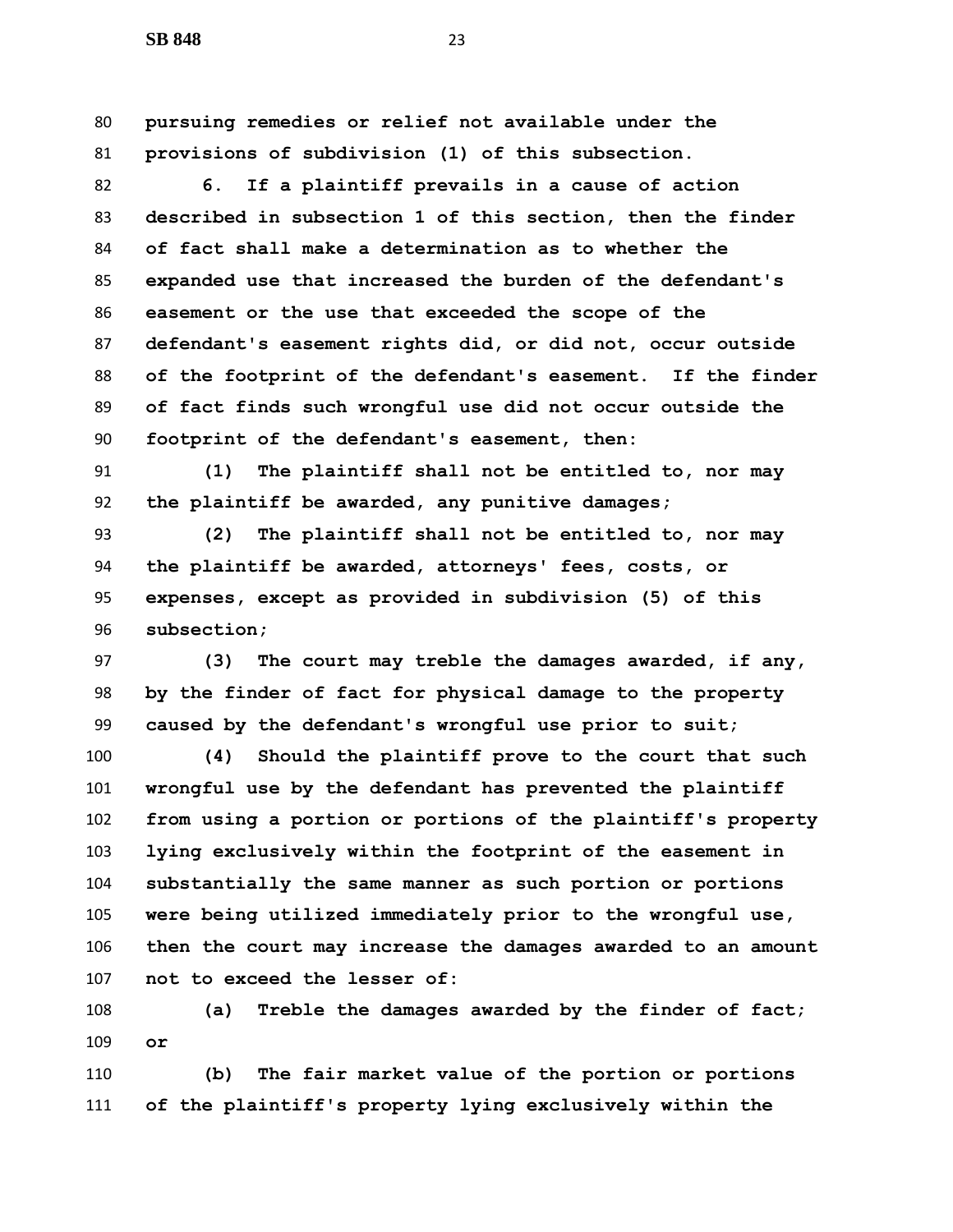**footprint of the easement that the plaintiff has been prevented, by the defendant's wrongful use, from using in substantially the same manner as the portion or portions were being utilized immediately prior to such wrongful use;**

 **(5) In the alternative, and not in addition to subdivision (4) of this subsection, should the plaintiff prove to the court that such wrongful use by the defendant has prevented the plaintiff from using some portion or portions of the plaintiff's property that do not lie exclusively within the footprint of the easement in substantially the same manner as such portion or portions were being utilized immediately prior to the wrongful use, then the court may award the plaintiff reasonable attorneys' fees, costs, and expenses.**

 **Provided, however, with regard to subdivisions (4) and (5) of this subsection, that if the plaintiff seeks such damages but does not meet the burden of proof, then upon motion by the defendant, if the court finds plaintiff's claim for such damages was factually frivolous, then the court may award the defendant its reasonable attorneys' fees, costs, and expenses incurred in defending against such claim by the plaintiff.**

 **7. To the extent the common law of this state or the provisions of any statute, including but not limited to sections 523.283 and subdivision (11) of subsection 1 of section 394.080, would entitle or permit a plaintiff prevailing in a cause of action described in subsection 1 of this section to receive relief or damages or pursue a remedy expressly prohibited in subsection 4, 5, or 6 of this section, the common law and any such other statutes are hereby superseded and displaced.**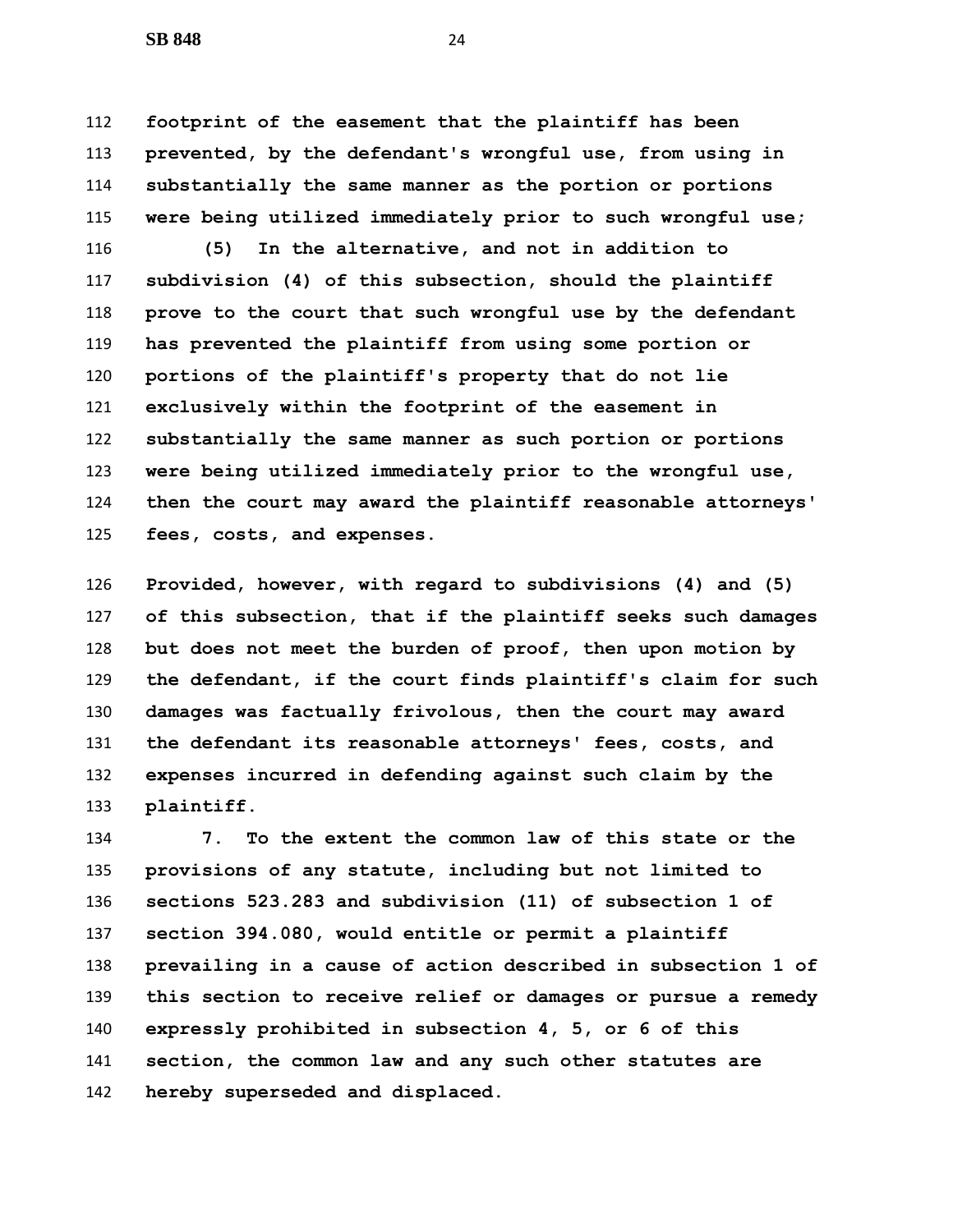**8. As used in this section, the following terms mean: (1) "Easement", includes express easements the terms of which have been reduced to writing, whether acquired voluntarily or by condemnation, as well as prescriptive easements, implied easements, and easements by estoppel; and**

 **(2) "Footprint", the area or areas described in an express easement within the bounds of which the defendant easement holder may exercise easement rights granted, including rights of access, or if the area or areas are not described in the express easement or if the easement is other than an express easement, then the area or areas the locations and dimensions of which are determined by the court from evidence of the prior uses of the easement by the defendant easement holder and determined by the court to be reasonably necessary to accomplish the defendant easement holder's prior uses;**

 **(3) "Railroad corporation", the same as defined in section 388.010.**

 **9. Upon the payment of an award of damages to a plaintiff who prevails in a cause of action described in subsection 1 of this section for inverse condemnation, or who prevails in a cause of action described in subsection 1 of this section for a trespass where the court has determined that the expanded use that increased the burden of the defendant's easement or the use that exceeded the scope of the defendant's easement rights is a public use, the scope of the defendant's easement shall be permanently expanded to include the uses that, prior to the payment, were found to have increased the burden of the defendant's easement or exceeded the scope of the defendant's easement rights, including leasing, licensing, or otherwise permitting or agreeing to the uses by, another party;**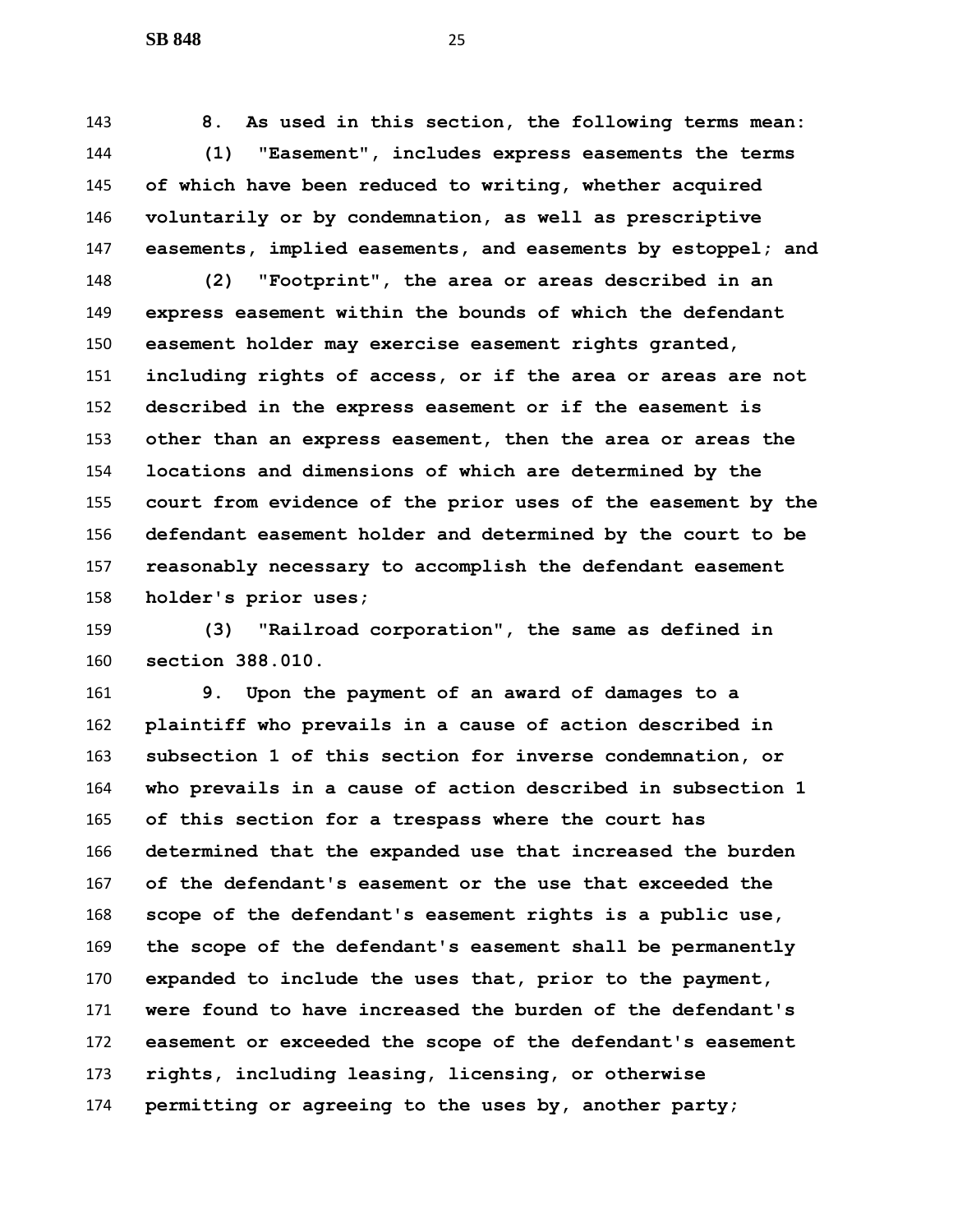**provided that thereafter, if the defendant in the exercise of its expanded easement rights should cause physical damage to the property, then the defendant shall, at the defendant's option, either cause the property to be restored to the condition it was in immediately prior to causing the physical damage or pay damages to the property owner to compensate the property owner for such physical damage, except in the event that the physical damage creates an immediate threat to life, property, or safety, in which case the property owner may proceed to restore the property to its condition prior to such damage and in which case the defendant shall be liable to the property owner for the property owner's reasonably incurred expenses of restoration.**

 **10. Recognizing that individual characteristics of every parcel of land make every parcel unique, incapable of duplication, and of particular value, such that the damages awarded in any trespass or inverse condemnation involving real property shall be determined on an individualized, parcel by parcel basis, no cause of action described in subsection 1 of this section may be brought as an action on behalf of a class. The limitation in this subsection is a substantive limitation and allowing a person to bring a class action or other representative action would abridge, enlarge, or modify the substantive rights addressed by this section.**

 **11. In a cause of action described in subsection 1 of this section, the following shall not be admissible in evidence, for purposes of determining the plaintiff's damages or any other purpose:**

 **(1) Profits, fees, or revenue derived by the defendant from uses by the defendant or its assignees of the easement; and**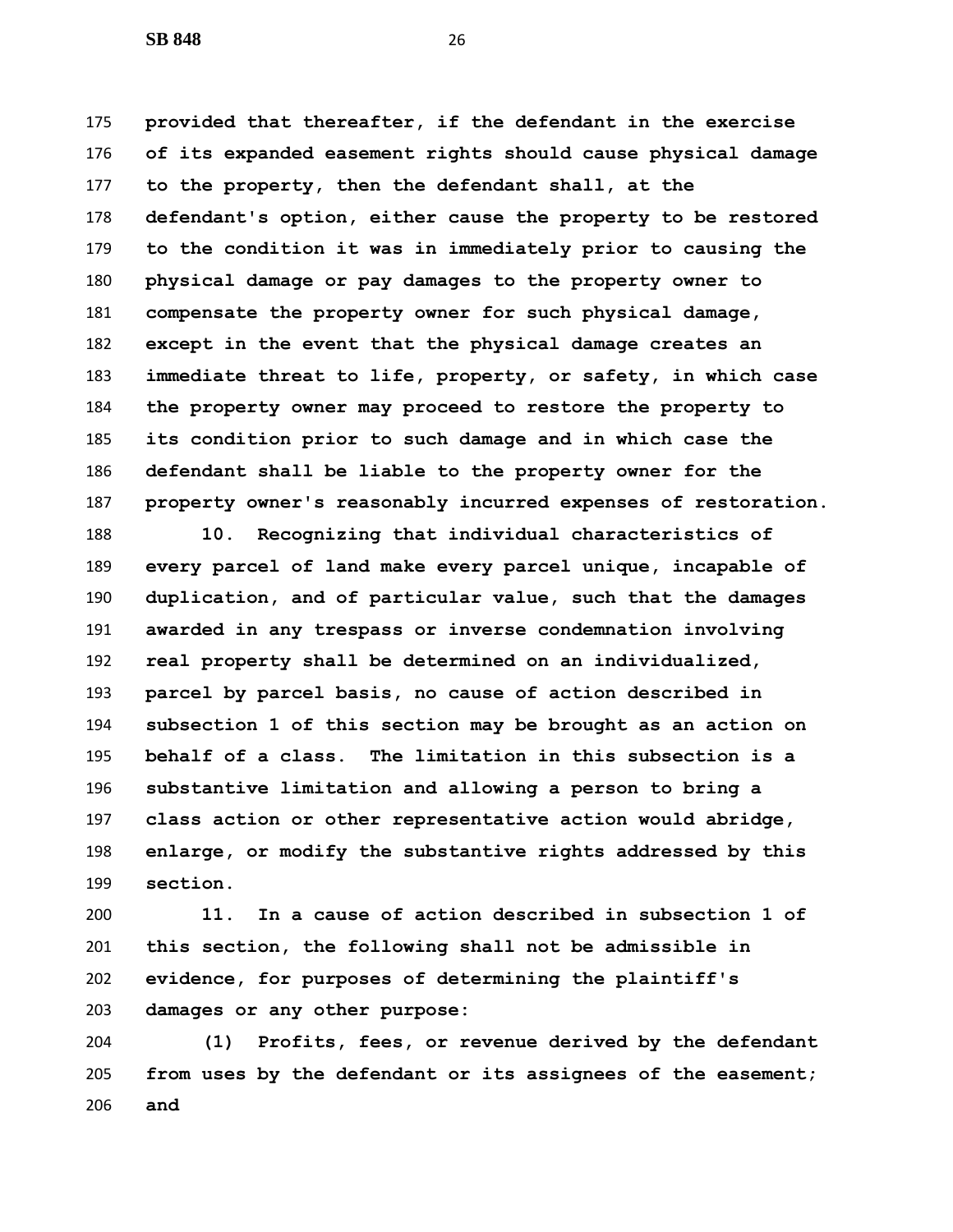**(2) The rental value of the real property or of the easement, including the rental value of an assembled utility corridor of any type.**

 **12. This section is intended to advance the state's interest in facilitating and accelerating citizens' access to broadband via the electrical system, on and over which broadband infrastructure such as fiber optic cable, facilities, and technologies is already deployed to enhance the reliability, resilience, and security of the electrical system, by reducing the litigation risks involved when such broadband infrastructure is used for such purposes, while at the same time protecting citizens' property rights.**

 **13. To the extent the common law or statutes prohibit the condemnation of property of a provider of public utility service or of a railroad corporation that is being put to public use, nothing in this section shall abrogate or eliminate those prohibitions. Further, nothing in this section shall abrogate or eliminate any obligation of an electrical corporation, a rural electrical cooperative operating under chapter 394, or a municipally-owned or operated electric utility operating under chapter 91, the scope of whose easement rights are permanently expanded as described in subsection 9 of this section, to comply with safety or permitting laws, regulations, existing contracts, or standards required by the provider of the public utility service or railroad corporation across whose property such expanded easement rights are obtained.**

 $523.010.$  1. In case land, or other property, is sought to be appropriated by any road, railroad, street railway, telephone, telegraph or any electrical corporation organized for the manufacture**, distribution,** or transmission of electric current for light, heat**, [**or**]** power, **or by any**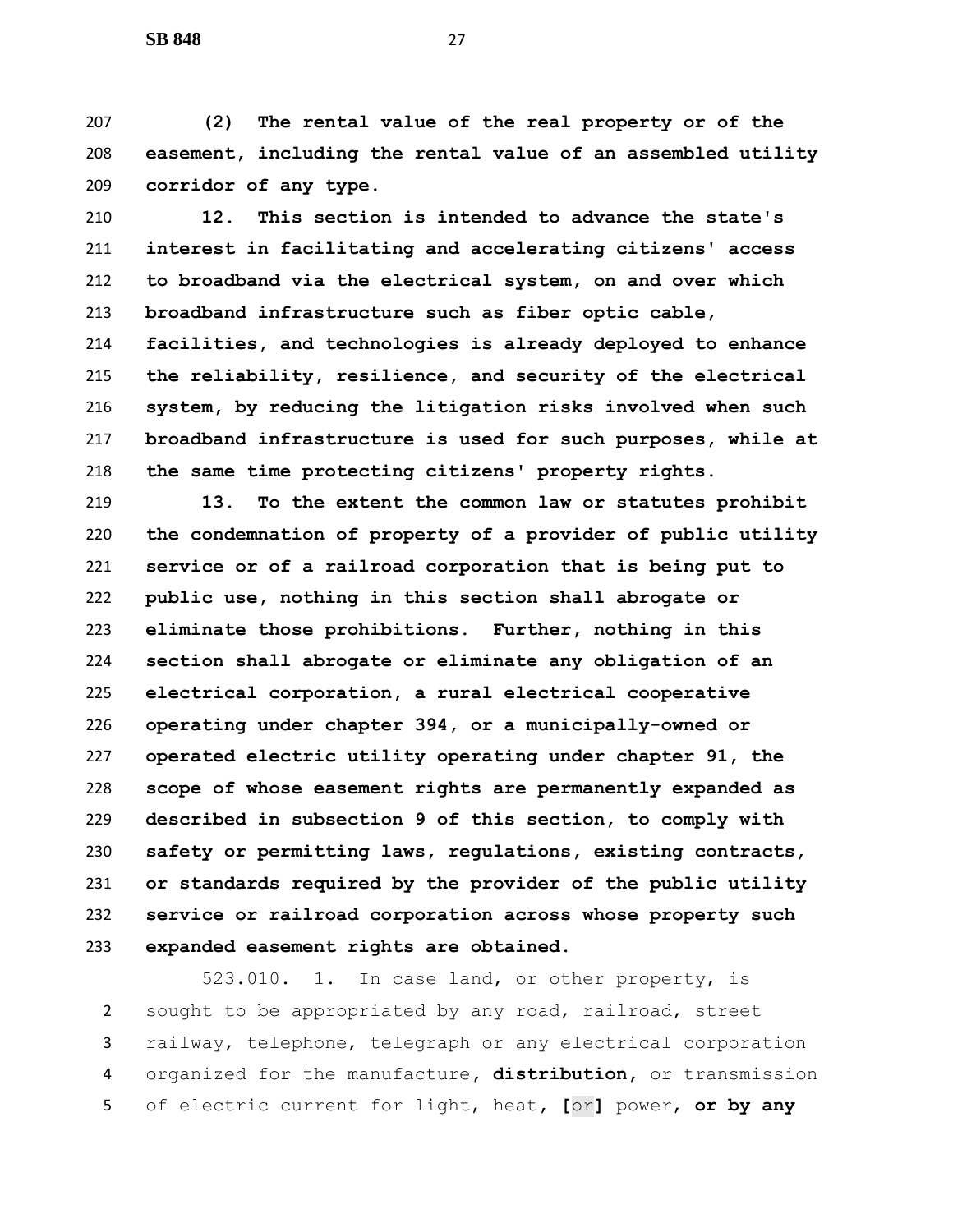**electrical corporation for the provision of broadband infrastructure services,** including the construction, when that is the case, of necessary dams and appurtenant canals, flumes, tunnels and tailraces and including the erection, when that is the case, of necessary electric steam powerhouses, hydroelectric powerhouses**,** and electric substations or any oil, pipeline or gas corporation engaged in the business of transporting or carrying oil, liquid fertilizer solutions, or gas by means of pipes or pipelines laid underneath the surface of the ground, or other corporation created under the laws of this state for public use, and such corporation and the owners cannot agree upon the proper compensation to be paid, or in the case the owner is incapable of contracting, be unknown, or be a nonresident of the state, such corporation may apply to the circuit court of the county of this state where such land or any part thereof lies by petition setting forth the general directions in which it is desired to construct its road, railroad, street railway, telephone, or telegraph line or electric line, including, when that is the case, the construction and maintenance of necessary dams and appurtenant canals, tunnels, flumes and tailraces and, when that is the case, the appropriation of land submerged by the construction of such dam, and including the erection and maintenance, when that is the case, of necessary electric steam powerhouses, hydroelectric powerhouses and electric substations, or oil, pipeline, liquid fertilizer solution pipeline, or gas line over or underneath the surface of such lands, a description of the real estate, or other property, which the company seeks to acquire; the names of the owners thereof, if known; or if unknown, a pertinent description of the property whose owners are unknown and praying the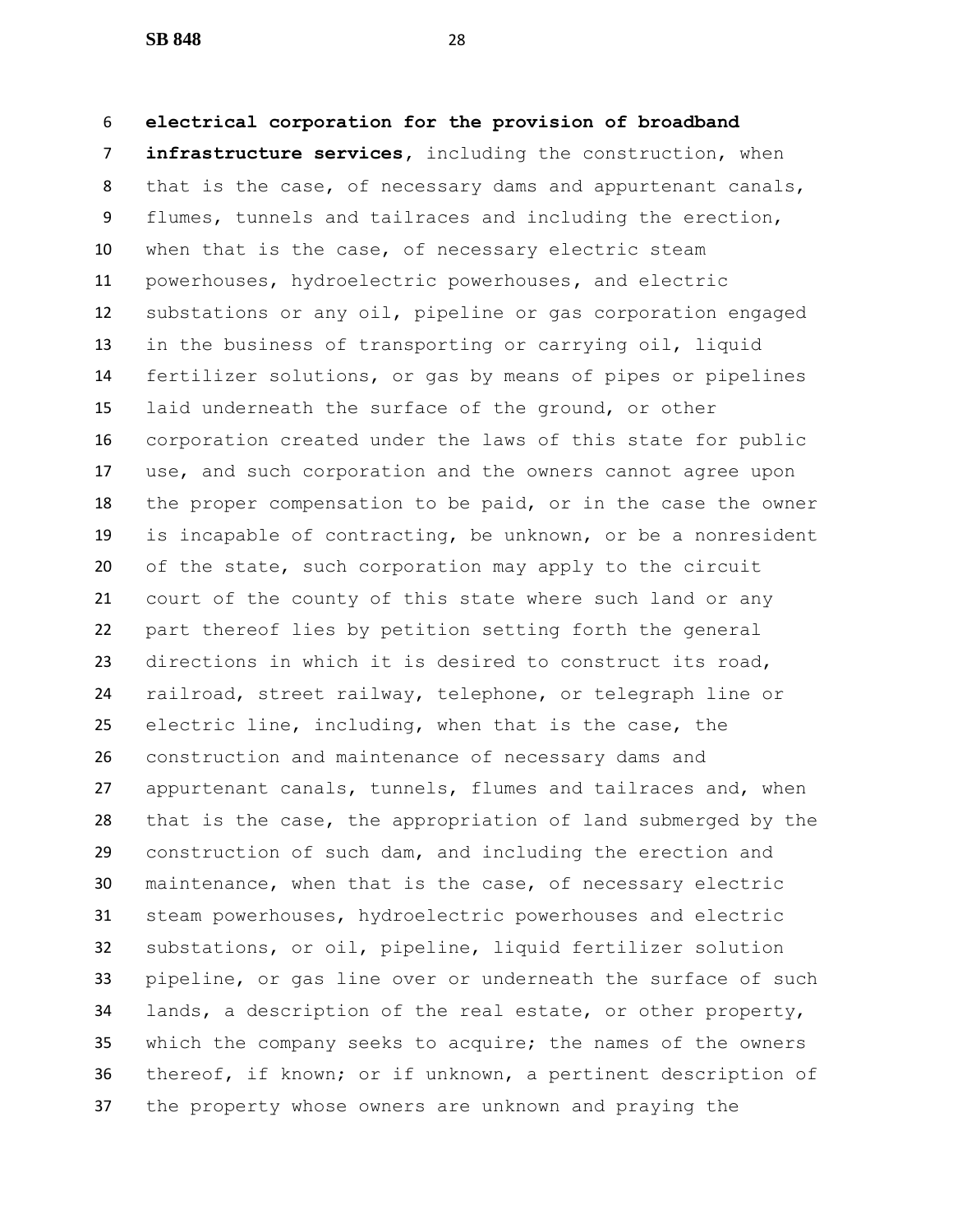appointment of three disinterested residents of the county, as commissioners, or a jury, to assess the damages which such owners may severally sustain in consequence of the establishment, erection and maintenance of such road, railroad, street railway, telephone, telegraph line, **[**or**]** electrical line**, or electrical corporation broadband infrastructure** including damages from the construction and maintenance of necessary dams and the condemnation of land submerged thereby, and the construction and maintenance of appurtenant canals, flumes, tunnels and tailraces and the erection and maintenance of necessary electric steam powerhouses, hydroelectric powerhouses and electric substations, or oil, pipeline, or gas line over or underneath the surface of such lands; to which petition the owners of any or all as the plaintiff may elect of such parcels as lie within the county or circuit may be made parties defendant by names if the names are known, and by the description of the unknown owners of the land therein described if their names are unknown.

 2. If the proceedings seek to affect the lands of persons under conservatorship, the conservators must be made parties defendant. If the present owner of any land to be affected has less estate than a fee, the person having the next vested estate in remainder may at the option of the petitioners be made party defendant; but if such remaindermen are not made parties, their interest shall not be bound by the proceedings.

 3. It shall not be necessary to make any persons party defendants in respect to their ownership unless they are either in actual possession of the premises to be affected claiming title or having a title of the premises appearing of record upon the proper records of the county.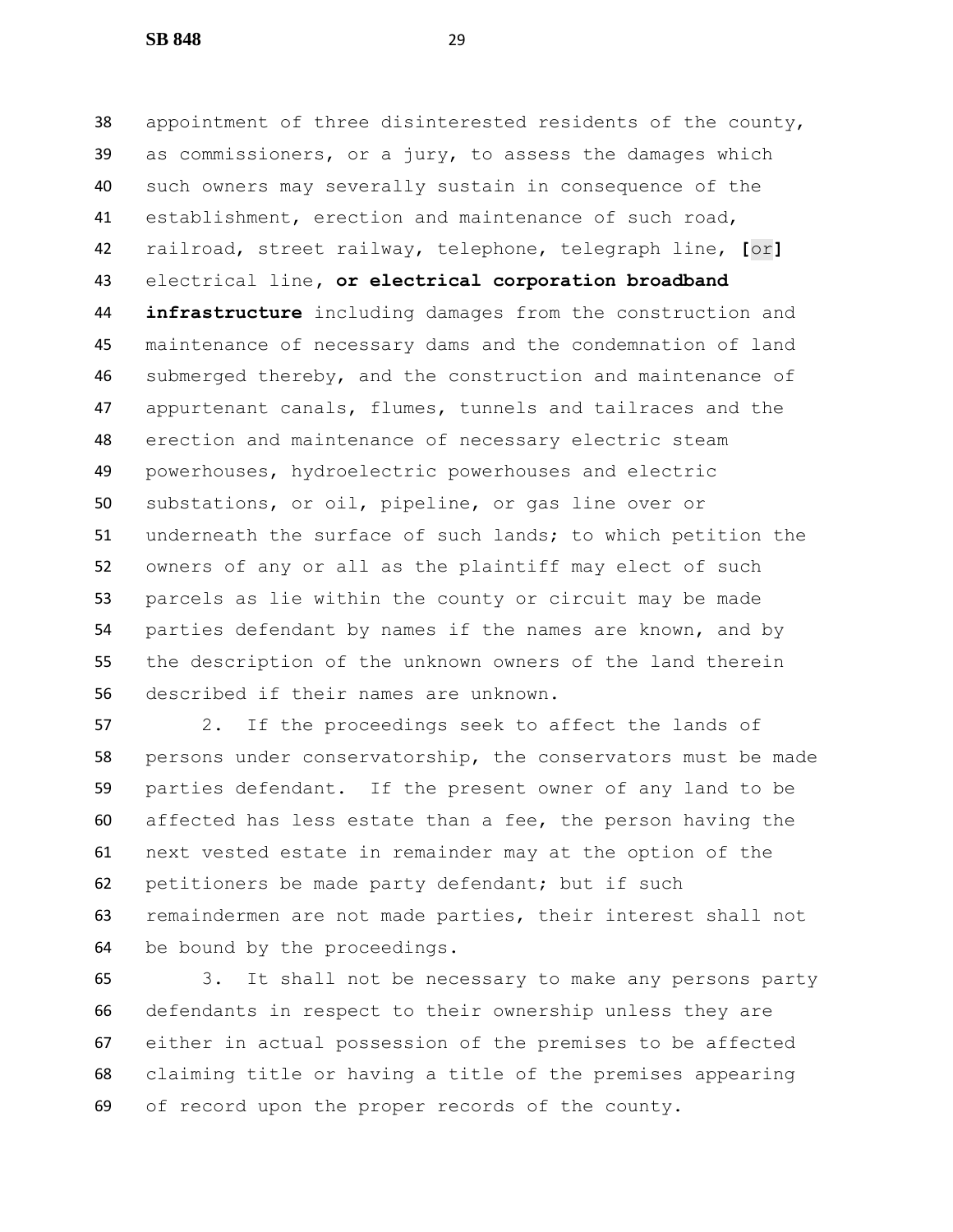4. Except as provided in subsection 5 of this section, nothing in this chapter shall be construed to give a public utility, as defined in section 386.020, or a rural electric cooperative, as provided in chapter 394, the power to condemn property which is currently used by another provider of public utility service, including a municipality or a special purpose district, when such property is used or useful in providing utility services, if the public utility or cooperative seeking to condemn such property, directly or indirectly, will use or proposes to use the property for the same purpose, or a purpose substantially similar to the purpose for which the property is being used by the provider of the public utility service.

 5. A public utility or a rural electric cooperative may only condemn the property of another provider of public utility service, even if the property is used or useful in providing utility services by such provider, if the condemnation is necessary for the public purpose of acquiring a nonexclusive easement or right-of-way across the property of such provider and only if the acquisition will not materially impair or interfere with the current use of such property by the utility or cooperative and will not prevent or materially impair such provider of public utility service from any future expansion of its facilities on such property.

 6. If a public utility or rural electric cooperative seeks to condemn the property of another provider of public utility service, and the conditions in subsection 4 of this section do not apply, this section does not limit the condemnation powers otherwise possessed by such public utility or rural electric cooperative.